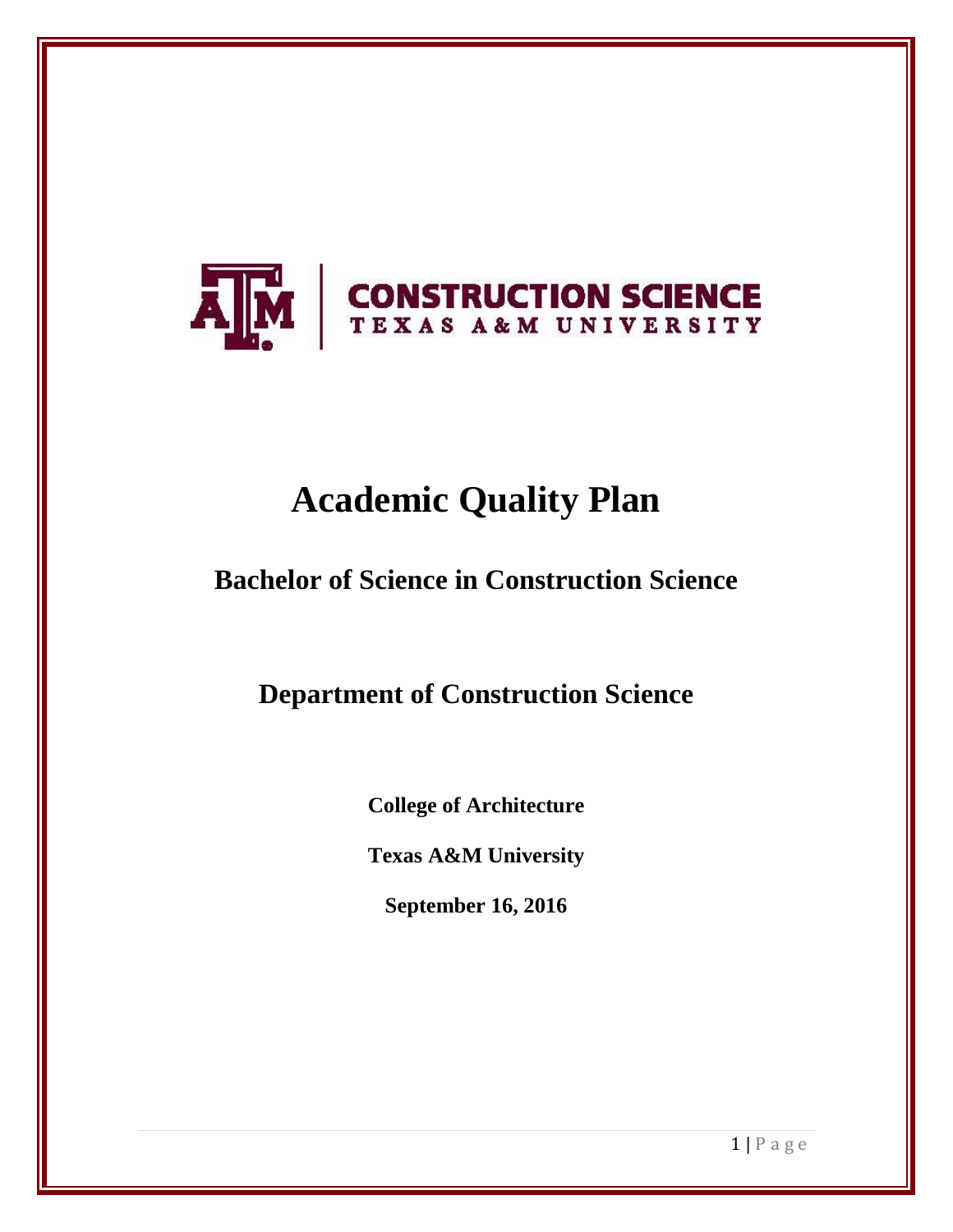# **TABLE OF CONTENTS**

| 1.               |                                                                                                                                                  |  |
|------------------|--------------------------------------------------------------------------------------------------------------------------------------------------|--|
| 2.               |                                                                                                                                                  |  |
| 3.               |                                                                                                                                                  |  |
| $\overline{4}$ . | TEXAS A&M UNIVERSITY INSTITUTIONAL STUDENT LEARNING                                                                                              |  |
| 5 <sub>1</sub>   | DEPARTMENT OF CONSTRUCTION SCIENCE STUDENT LEARNING                                                                                              |  |
| 6.               | DISTRIBUTION OF STUDENT LEARNING OUTCOMES, DIRECT<br>ASSESSMENT, AND INDIRECT ASSESSMENT IN COSC CURRICULUM 10                                   |  |
|                  |                                                                                                                                                  |  |
| 7.               | DIRECT ASSESSMENT EVALUATION METHODOLOGY AND TOOLS 12                                                                                            |  |
|                  | 7.1 COURSE AND ASSESSMENT TOOLS USED FOR DIRECT ASSESSMENT OF SLOS 12<br>STUDENT LEARNING OUTCOME (SLO) DATA COLLECTION AND NOTEBOOK  15<br>7.2. |  |
| 8.               | DEPARTMENT OF CONSTRUCTION SCIENCE ASSESSMENT AND REVIEW                                                                                         |  |
| 9.               |                                                                                                                                                  |  |
|                  | 10. INDIRECT ASSESSMENT EVALUATION METHODOLOGY AND TOOLS 19                                                                                      |  |
|                  | 10.1.<br>10.2.<br>CONSTRUCTION INDUSTRY ADVISORY COUNCIL REVIEWS AND FEEDBACK  21<br>10.3<br>10.4                                                |  |
|                  | 11. FEEDBACK AND USE OF THE ACADEMIC QUALITY PLAN AND                                                                                            |  |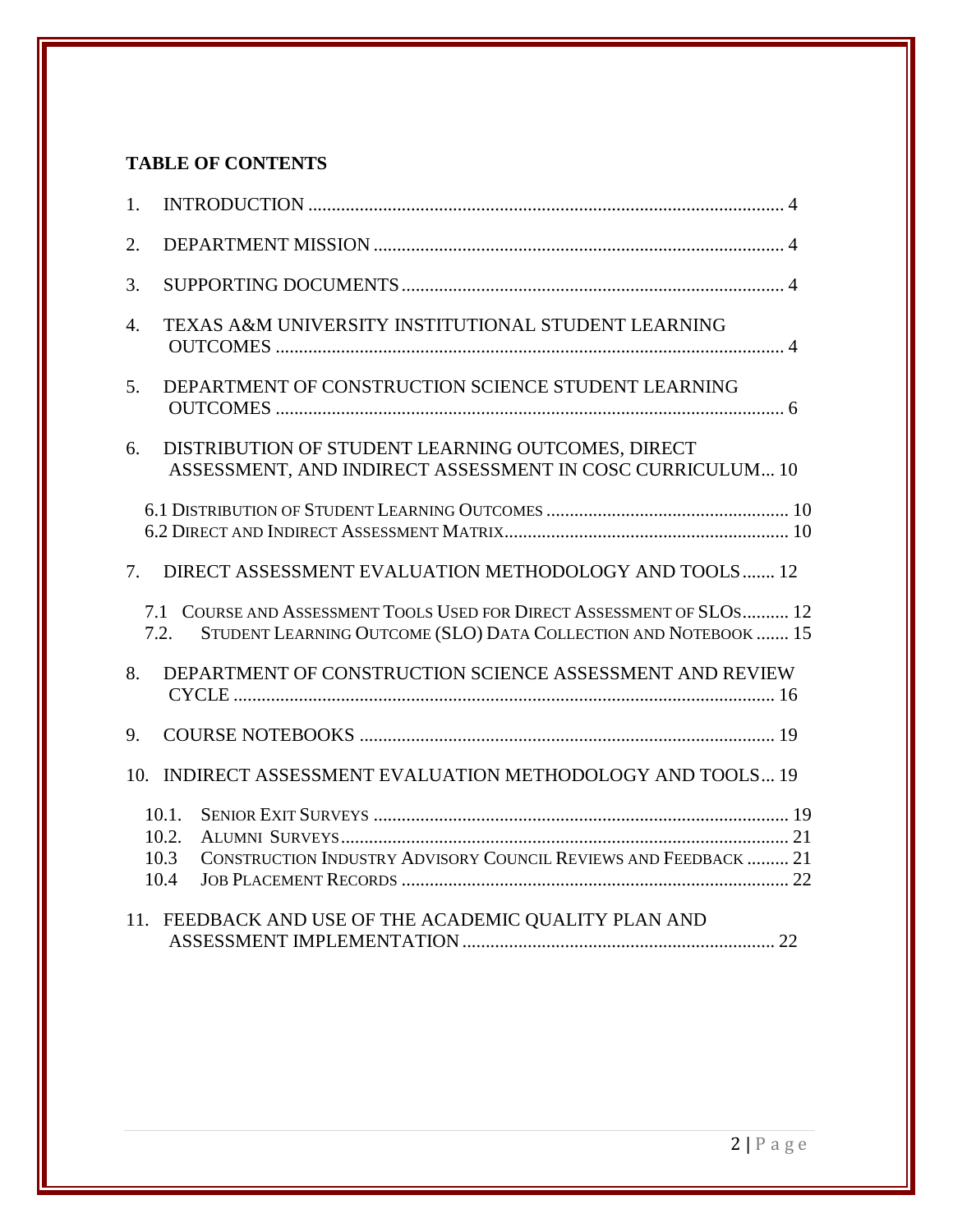# **TABLES**

| Table 1 Distribution of Student Learning Outcomes, Direct Assessment, and Indirect |  |
|------------------------------------------------------------------------------------|--|
|                                                                                    |  |
|                                                                                    |  |
|                                                                                    |  |

# **FIGURES**

| Figure 1 Flow Chart of Texas A&M University Student Learning Outcomes to Department |  |
|-------------------------------------------------------------------------------------|--|
|                                                                                     |  |
|                                                                                     |  |
| Figure 3 Gantt Chart of COSC Assessment Cycle Processes and Deadlines 18            |  |

3 | P a g e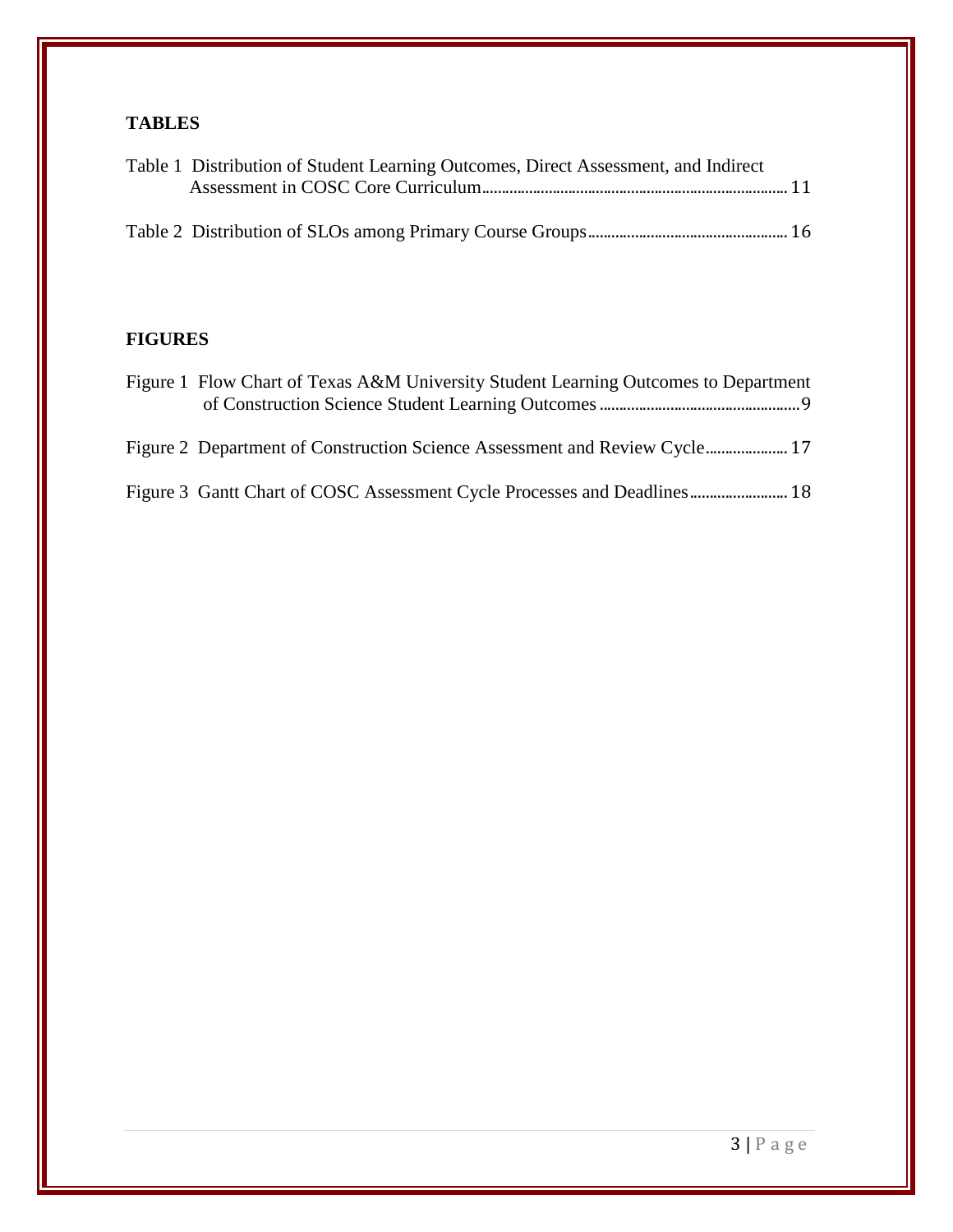#### <span id="page-3-0"></span>**1. Introduction**

The following is the Academic Quality Plan for the Bachelor of Science in Construction Science undergraduate degree program (COSC) at Texas A&M University. This plan was developed in accordance with the requirements set forth by Texas A&M University and the American Council for Construction Education (ACCE), the accrediting body of the Construction Science Undergraduate Program. After review and input from the faculty of the department, this plan was approved by unanimous vote of the faculty on September 16, 2016.

This is a comprehensive plan for quality improvement of the COSC program and its students through development and assessment of educational program objectives and student learning outcomes through direct assessment and indirect assessment of student achievement.

The educational program objectives are derived from the department's mission. Student learning outcomes are derived from the educational program objectives and ACCE guidelines.

The plan will be reviewed and updated periodically as justified.

# <span id="page-3-1"></span>**2. Department Mission**

The Construction Science Department is dedicated to education, discovery, development and application of knowledge in the field of construction while fulfilling the land grant mission of Texas A&M University and enhancing the economic development of the State of Texas. Our mission of providing the highest quality undergraduate and graduate programs is inseparable from our mission of developing new understanding through teaching, research and service. We prepare students to assume roles in leadership, responsibility, and service to society.

# <span id="page-3-2"></span>**3. Supporting Documents**

This Academic Quality Plan is an integral part of, and supported by, the following:

- 3.1.1. The 2016 2021 COSC Department Strategic Plan,
- 3.1.2. The Department's University Assessment Plan and Report, and
- 3.1.3. The annual COSC Academic Quality and Assessment Implementation Report.

# <span id="page-3-3"></span>**4. Texas A&M University Institutional Student Learning Outcomes**

The university developed over-arching student learning outcomes which "articulate the knowledge and skills we expect students to gain during their educational experiences. These learning outcomes ask students to connect their course- and degree-level learning to overall goals determined to be critically important to a university's graduates as they make their way in the world after graduation and prepared to engage in learning for a lifetime."

(Texas A&M University Office of Institutional Effectiveness [http://catalog.tamu.edu/undergraduate/general-information/student](http://catalog.tamu.edu/undergraduate/general-information/student-learning-outcomes/#baccalaureate)[learning-outcomes/#baccalaureate](http://catalog.tamu.edu/undergraduate/general-information/student-learning-outcomes/#baccalaureate) )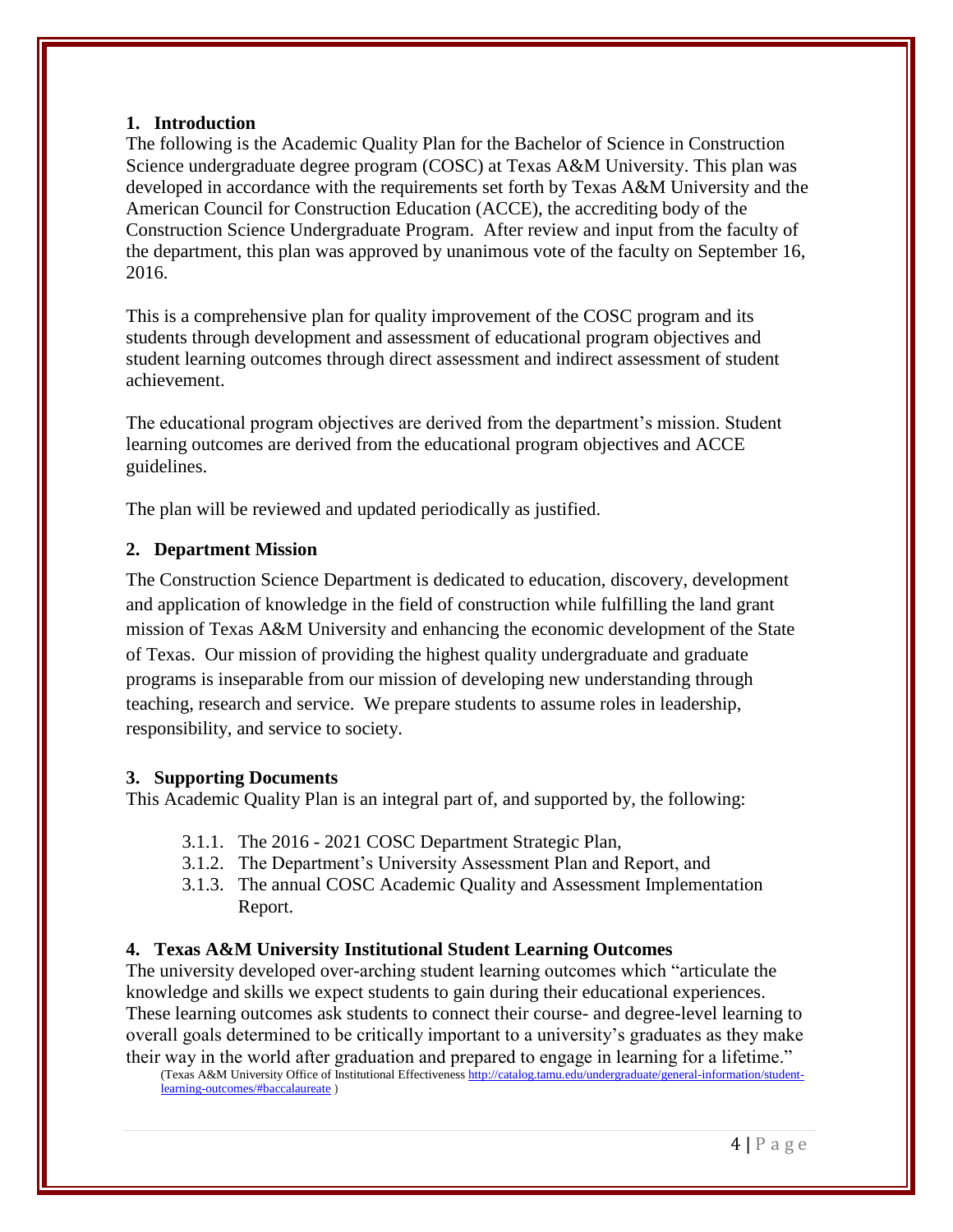The seven university-level student learning outcomes are:

#### **Master the depth of knowledge required for a degree,** *including the ability to:*

- Articulate disciplinary and interdisciplinary theories, concepts, principles, skills, and practices;
- Synthesize knowledge across courses and other experiences; and
- Apply knowledge from core curriculum courses, discipline-based courses, and other experiences in a range of contexts to solve problems and make decisions.

# **Demonstrate critical thinking,** including the ability to:

- Evaluate, analyze, and integrate information from a variety of sources;
- Use appropriate strategies and tools to represent, analyze, and integrate information; and
- Develop critical, reasoned positions.

# **Communicate effectively,** *including the ability to:*

- Demonstrate effective oral communication skills (which could include the use of languages such as American Sign Language for those who do not communicate orally);
- Demonstrate effective writing skills;
- Demonstrate effective nonverbal communication skills (which could include appropriate use of performance, design, or representations such as maps, tables, and graphs);
- Listen actively and critically;
- Present work effectively to a range of audiences; and
- Effectively communicate original and creative ideas.

# **Practice personal and social responsibility,** *including the ability to:*

- Practice ethical leadership;
- Recognize an ethical dilemma and apply rational decision-making in order to address it;
- Choose ethical courses of action in research and practice;
- Acknowledge and address the consequences of one's own actions; and
- Engage in local and global civic activities.

# **Demonstrate social, cultural, and global competence,** *including the ability to:*

- Live and work effectively in a diverse and global society;
- Articulate the value of a diverse and global perspective; and
- Recognize diverse economic, political, cultural, and religious opinions and practices.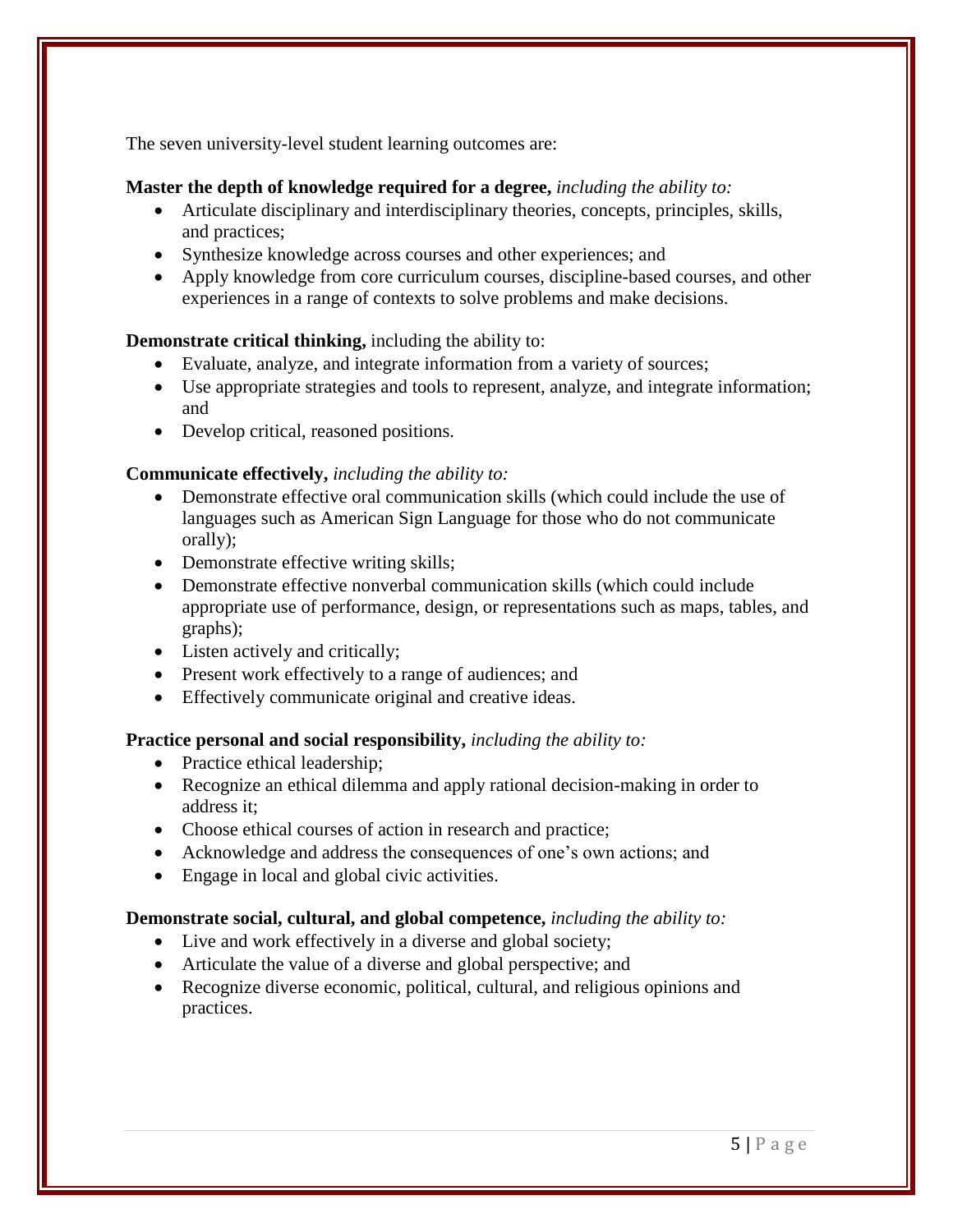#### **Prepare to engage in lifelong learning,** *including the ability to:*

- Exhibit the skills necessary to acquire, organize, reorganize, and interpret new knowledge;
- Show proficiency in current technologies and the ability to adapt to emerging technologies;
- Recognize and participate in activities that enhance wellness of body, mind, and spirit;
- Formulate a plan of personal goals for continued professional growth; and
- Demonstrate intellectual curiosity.

#### **Work collaboratively,** *including the ability to:*

- Participate effectively in teams;
- Consider different points of view; and
- Work with others to support a shared purpose or goal. (Texas A&M University Office of Institutional Effectivenes[s http://catalog.tamu.edu/undergraduate/general](http://catalog.tamu.edu/undergraduate/general-information/student-learning-outcomes/#baccalaureate)[information/student-learning-outcomes/#baccalaureate](http://catalog.tamu.edu/undergraduate/general-information/student-learning-outcomes/#baccalaureate) )

#### <span id="page-5-0"></span>**5. Department of Construction Science Student Learning Outcomes**

The Department of Construction Science (COSC) adopted the 20 student learning outcomes (SLOs) identified in ACCE Document 103 to describe the skills and knowledge students are expected to know and be able to perform at the time of graduation from the COSC program at TAMU. The 20 student learning outcomes demonstrate students' ability to apply fundamental knowledge in construction science and construction management areas as described in ACCE Document 103, which lists required curriculum topical content. Further, the 20 COSC student learning outcomes directly support the universitylevel student learning outcomes as illustrated in Figure 1.

Faculty in the Department of Construction Science at Texas A&M University operationally defined each of the 20 ACCE learning outcomes. The operational definition of each student learning outcome provides a broad categorization of the knowledge and skills graduates with a Bachelor's of Science - Construction Science from Texas A&M University will possess for each student learning outcome. Upon graduation, all baccalaureate graduates will:

#### **SLO #1: Create written communications appropriate to the construction discipline**

- Summarize information into appropriate and concise format
- Format professional communications
- Use language and content appropriate to audience

#### **SLO #2: Create oral presentations appropriate to the construction discipline**

- Demonstrate verbal and non-verbal communication skills
- Tailor language and message to the audience being addressed
- Deliver correct information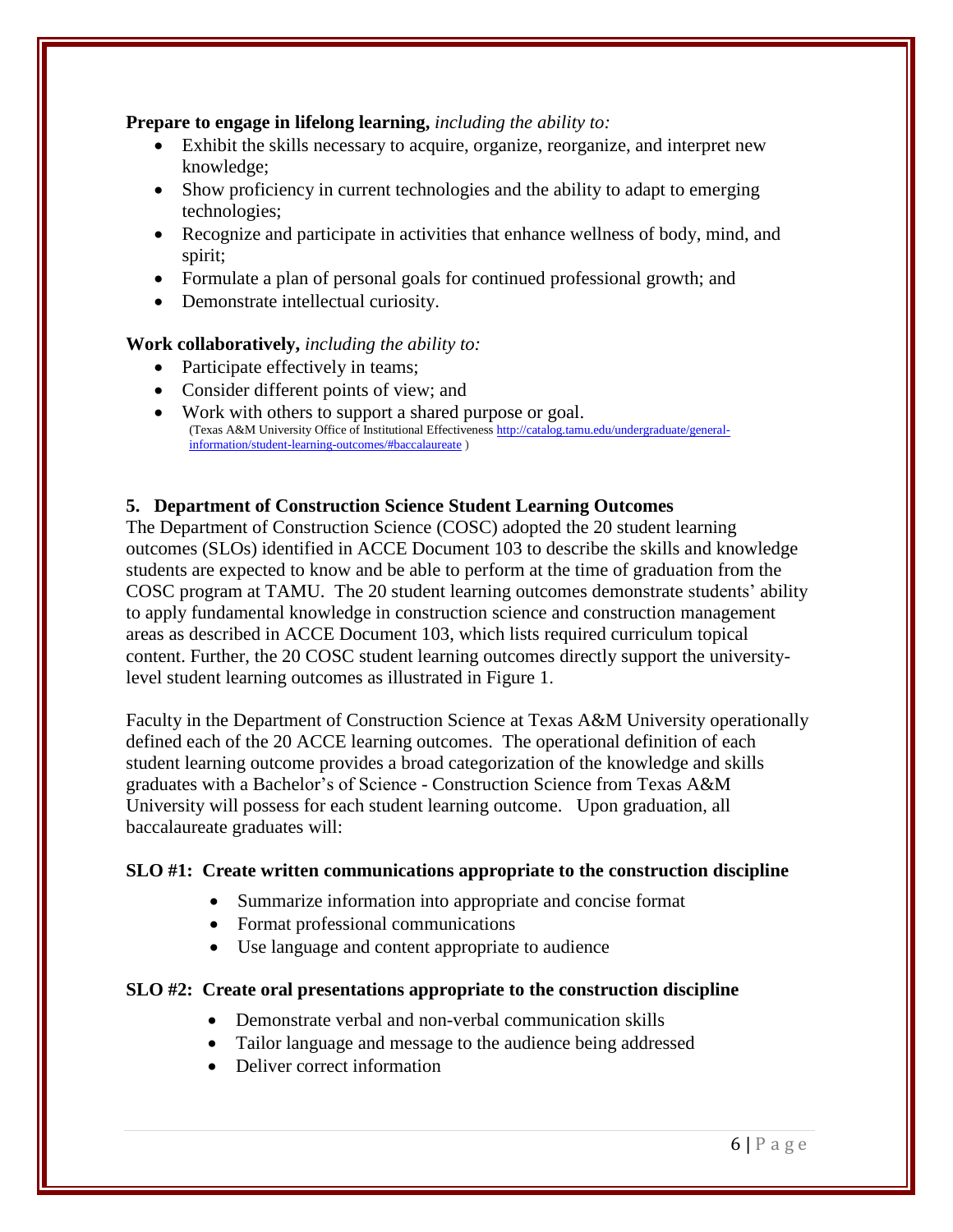#### **SLO #3: Create a construction project safety plan**

- Prepare safety data and fact sheets
- Prepare task training checklists
- Develop Jobsite Safety Analysis (JSA) Report

# **SLO #4: Create construction project cost estimates**

- Read plans and understand specifications
- Perform quantification/takeoff (QTO), pricing, and productivity estimates
- Develop conceptual, current, projected, and revised project budgets

# **SLO #5: Create construction project schedules**

- Develop, update, revise, and edit schedules
- Understand cost and time variances and their impacts on the project schedule

# **SLO #6: Analyze professional decisions based on ethical principles**

- Identify ethical issues using applicable elements of a code of ethics and/or a company code of ethics
- Identify the parties involved, relationships, impacts and responsibilities of each

# **SLO #7: Analyze construction documents for planning and management of construction processes**

- Examine the submittal process
- Read plans and understand specifications
- Understand contract requirements and deliverables

# **SLO #8: Analyze methods, material, and equipment used to construct projects**

- Understand common materials, methods, and equipment in construction
- Select appropriate means and methods for a construction project

# **SLO #9: Apply construction management skills as a member of a multi-disciplinary team**

- Participate with various project members to accomplish a construction project
- Understand the training, experience, and qualifications of various parties involved in the construction project
- Understand team member roles and responsibilities for successful project outcomes
- Create a project-specific management plan

# **SLO #10: Apply electronic-based technology to manage the construction process**

• Demonstrate appropriate use of technologies to complete construction operations and management tasks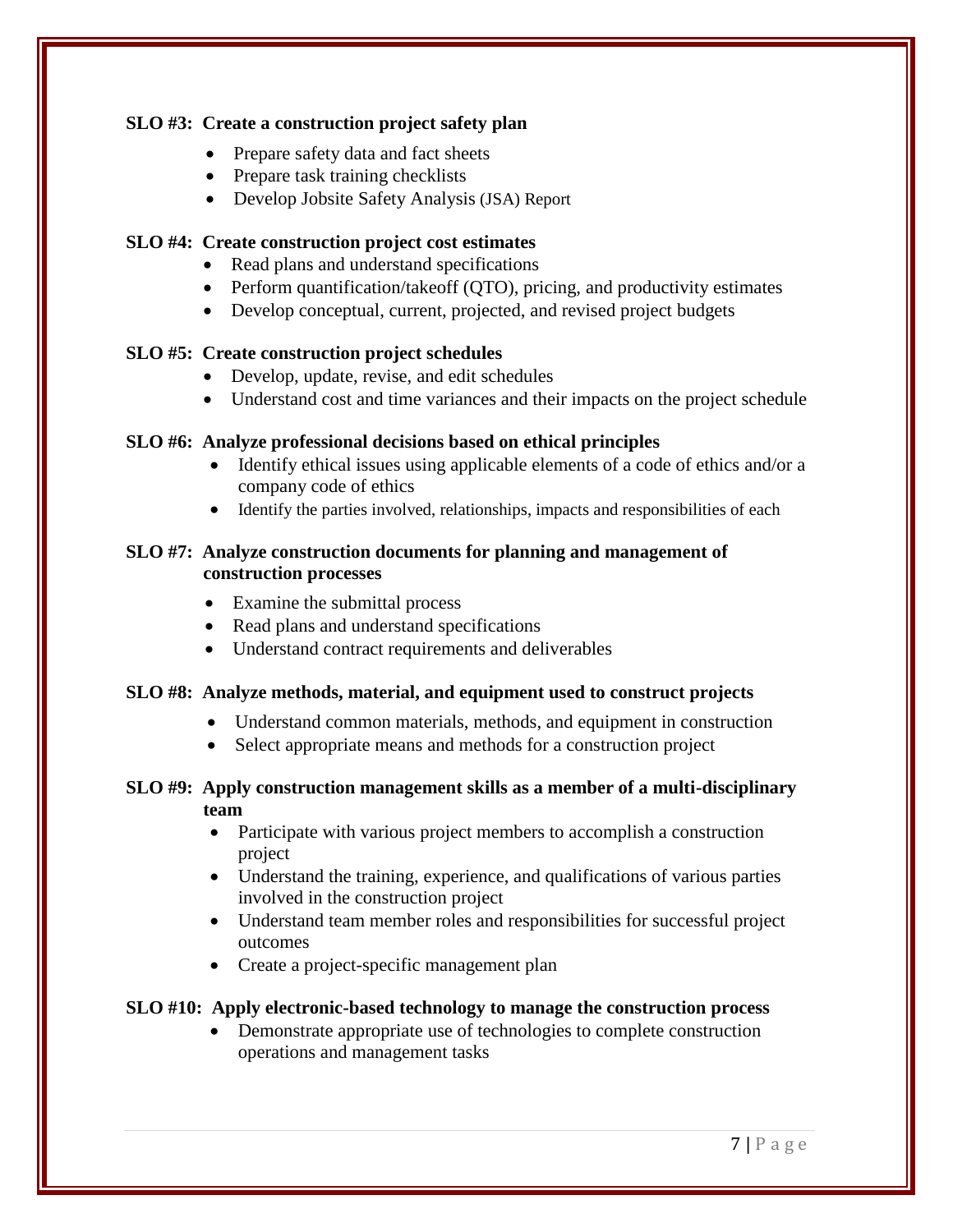# **SLO #11: Apply basic surveying techniques for construction layout and control**

- Understand distance, grade, and angular measurement
- Demonstrate use of surveying equipment for construction layout and control
- Use three-dimensional measurement, modeling, and positioning systems

# **SLO #12: Understand different methods of project delivery and the roles and responsibilities of all constituencies involved in the design and construction process**

- Understand the aspects of, and risks associated with, different project delivery methods
- Compare different project delivery methods and select the most effective method

# **SLO #13: Understand construction risk management**

- Identify and understand different types of risk
- Understand techniques for risk shifting and mitigation
- Quantify risk

# **SLO #14: Understand construction accounting and cost control**

- Understand the relationships between time and resources on project costs
- Understand labor and operations cost reports

# **SLO #15: Understand construction quality assurance and control**

- Understand the submittal process for construction materials and deliverables
- Understand specifications as they apply to project QA/QC
- Understand the role of construction material testing standards

# **SLO #16: Understand construction project control processes**

- Understand project control procedures and inputs
- Understand basic project control systems and their effects on tracking project costs and budgets

# **SLO #17: Understand the legal implications of contract, common, and regulatory law to manage a construction project**

- Identify the essential components and critical clauses in a construction contract
- Understand appropriate vocabulary in legal communication
- Understand the remedies available to parties impacted by breaches of legal duties
- Understand alternative dispute resolution methods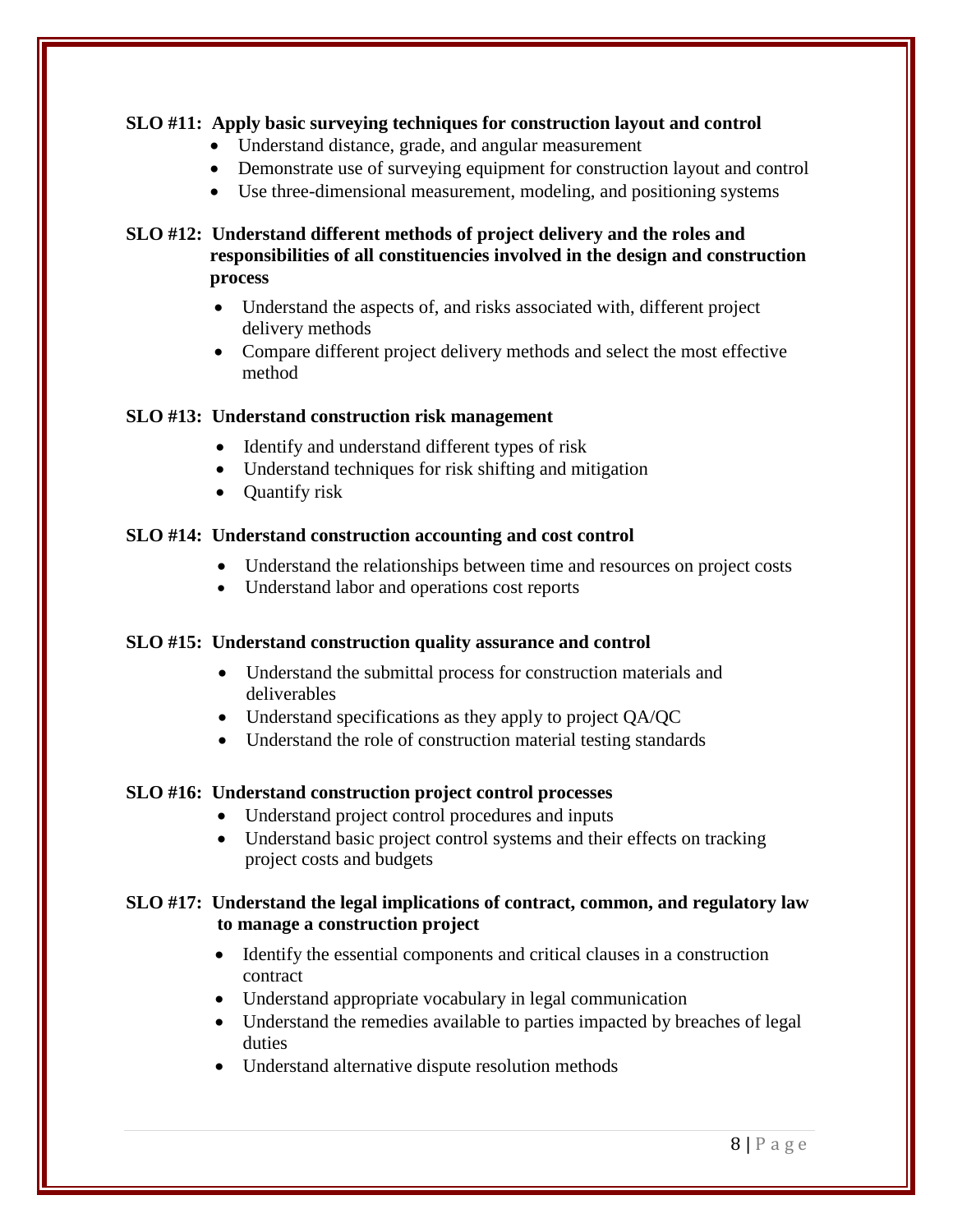#### **SLO #18: Understand the basic principles of sustainable construction**

- Understand the definition and application of sustainability
- Understand the characteristics of sustainable materials and methods

#### **SLO #19: Understand the basic principles of structural behavior**

- Understand basic structural systems
- Understand the fundamental properties of soils
- Understand the basic forces that act upon buildings

# **SLO #20: Understand the basic principles of mechanical, electrical, and piping systems**

- Understand the contractor's role in the delivery of MEP systems
- Understand the operation and installation of MEP systems

<span id="page-8-0"></span>*Figure 1 Flow Chart of Texas A&M University Student Learning Outcomes to Department of Construction Science Student Learning Outcomes*

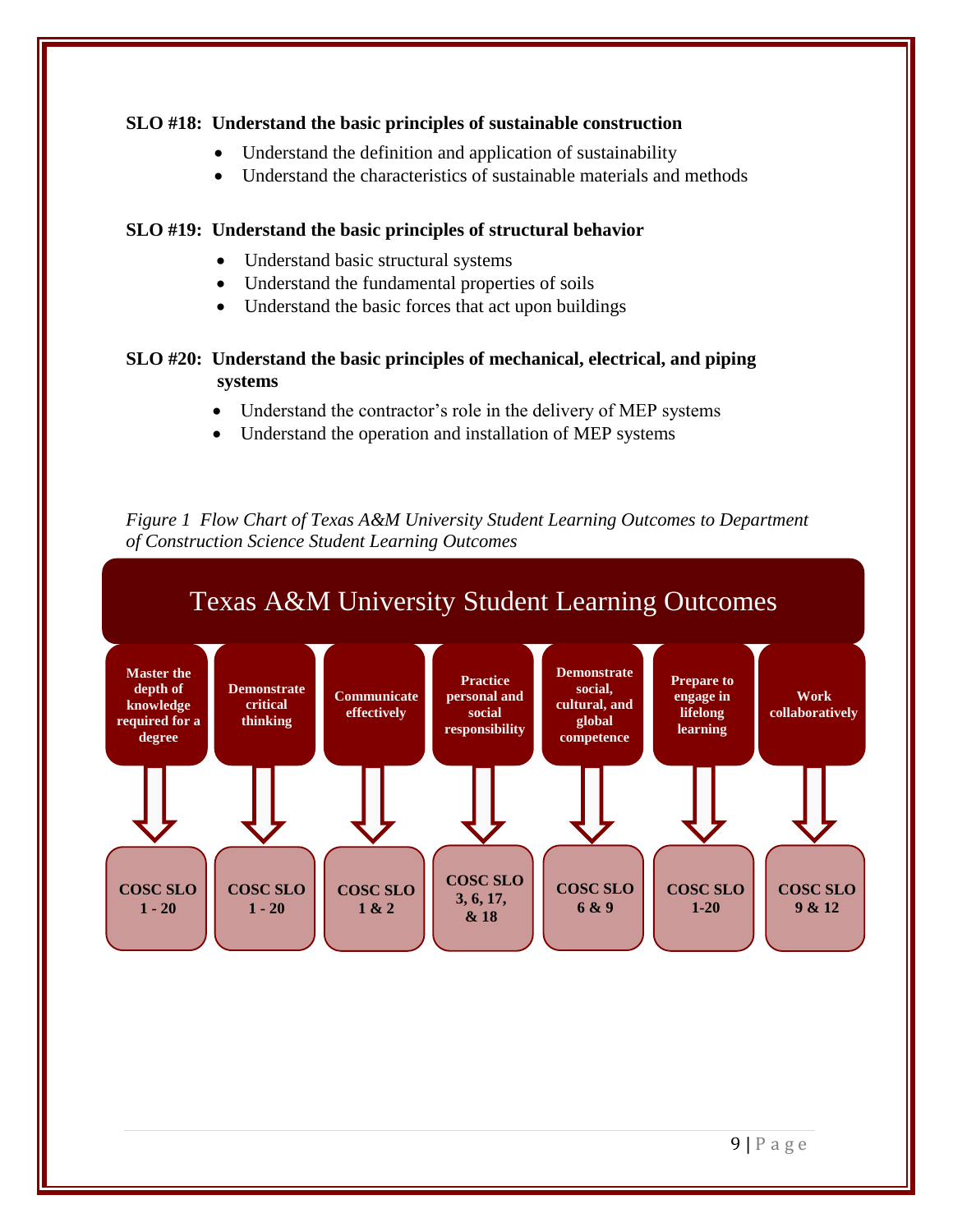#### <span id="page-9-0"></span>**6. Distribution of Student Learning Outcomes, Direct Assessment, and Indirect Assessment in COSC Curriculum**

#### <span id="page-9-1"></span>**6.1 Distribution of Student Learning Outcomes**

The identified student learning outcomes (1-20) are distributed throughout the program in order to reinforce and increase student mastery of basic Construction Science concepts and skills. Concepts are generally introduced in lower-level (basic) courses and reinforced through practice in more advanced upper-level courses. In some courses where concepts are practiced, students are assessed both for achievement of course objectives and proficiency in selected student learning outcomes.

The curriculum has been designed to ensure student learning outcomes are fulfilled. Table 1 illustrates the contribution of individual courses in the COSC curriculum to the achievement of student learning outcomes. An "I" indicates introduction of the student learning outcome through the course content to create an awareness or basic understanding of the idea or concept. An "R" indicates courses in which skills and concepts contributing to the student learning outcome are reinforced. Reinforcement of the student learning outcome (SLO) may be in the form of creating a deeper understanding of relevant knowledge and skills and/or providing practice in the practical application of the skills or concepts.

#### <span id="page-9-2"></span>**6.2 Direct and Indirect Assessment Matrix**

The comprehensive assessment plan of direct and indirect assessment for each of the twenty student learning outcomes is graphically represented in the *Distribution of Student Learning Outcomes and Assessment in COSC Core Curriculum* matrix (Table 1) below. In the table, a "DA" designation indicates the course in which the student learning outcome will be assessed using a direct assessment method. An "IA" designation indicates a course in which the student learning outcome will be assessed using an indirect assessment method.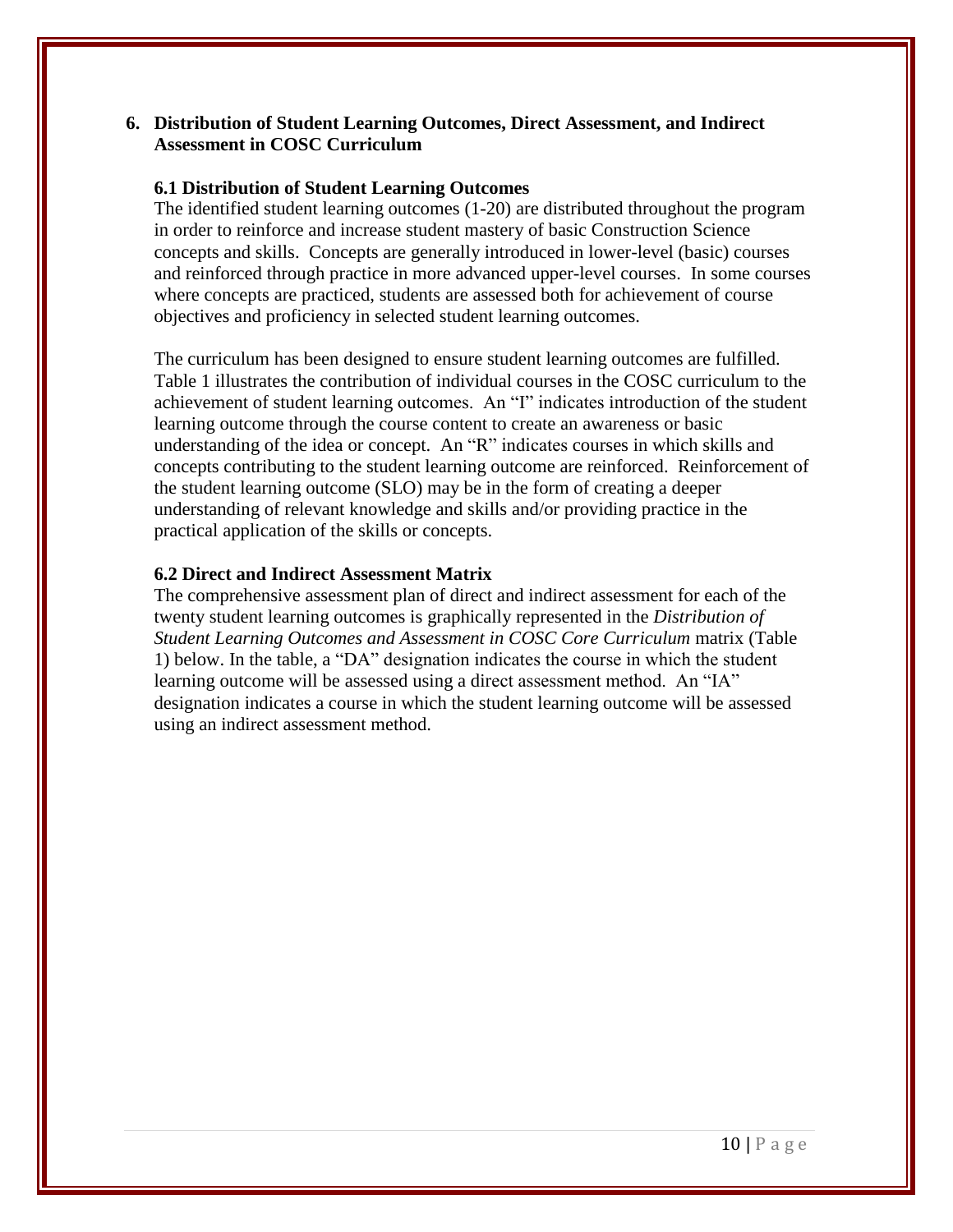11 | P a g e

<span id="page-10-0"></span>*Table 1 Distribution of Student Learning Outcomes, Direct Assessment, and Indirect Assessment in COSC Core Curriculum*

**DISTRIBUTION OF STUDENT LEARNING OUTCOMES AND ASSESSMENT IN COSC CORE CURRICULUM**

|                                      |                                         |                                     |                                       |                                      |                                         |                                | $I = SLO Introduced$<br>$R = SLO$ Reinforced |                                       |                                         |                                         | <mark>DA</mark> = PRIMARY DIRECT ASSESSMENT<br><mark>DA</mark> = SECONDARY DIRECT ASSESSMENT<br><b>IA = INDIRECT ASSESSMENT</b> |                                         |                                     |                          |                                         |                                         |                          |                                       |                          |                                          |                        |                                         |
|--------------------------------------|-----------------------------------------|-------------------------------------|---------------------------------------|--------------------------------------|-----------------------------------------|--------------------------------|----------------------------------------------|---------------------------------------|-----------------------------------------|-----------------------------------------|---------------------------------------------------------------------------------------------------------------------------------|-----------------------------------------|-------------------------------------|--------------------------|-----------------------------------------|-----------------------------------------|--------------------------|---------------------------------------|--------------------------|------------------------------------------|------------------------|-----------------------------------------|
| <b>Course</b>                        | <b>Course</b><br><b>Group</b>           | <b>Credit</b><br><b>Hours</b>       |                                       |                                      |                                         |                                |                                              |                                       |                                         |                                         | <b>Student Learning Outcome*</b>                                                                                                |                                         |                                     |                          |                                         |                                         |                          |                                       |                          |                                          |                        |                                         |
|                                      |                                         |                                     | $\mathbf{1}$                          | $\overline{2}$                       | 3 <sup>1</sup>                          | $\overline{\mathbf{4}}$        | 5 <sub>5</sub>                               | 6                                     | $\overline{7}$                          | 8 <sup>1</sup>                          | 9                                                                                                                               | <b>10</b>                               | 11                                  | 12                       | 13                                      | 14                                      | 15                       | 16                                    | 17                       | 18                                       | 19                     | 20                                      |
| <b>COSC-175</b>                      | Project<br>Controls                     | $3-0(3)$                            | $\mathbf I$                           | $\bf{I}$                             |                                         | $\bf I$                        |                                              |                                       | Ι                                       |                                         |                                                                                                                                 |                                         |                                     | $\mathbf I$              |                                         | $\bf{I}$                                |                          |                                       |                          |                                          |                        | $\bf{I}$                                |
| <b>COSC-253</b>                      | Materials<br>$\&$<br>Methods            | $3-0(3)$                            |                                       |                                      |                                         |                                |                                              |                                       |                                         | $\bf{I}$                                |                                                                                                                                 |                                         |                                     |                          |                                         |                                         |                          |                                       |                          | I                                        | Ι                      |                                         |
| <b>COSC-254</b>                      | Materials<br>$\&$<br>Methods            | $3-0(3)$                            |                                       |                                      | $\bf{I}$                                |                                |                                              |                                       | 1                                       | ${\bf R}$<br><b>DA</b>                  |                                                                                                                                 |                                         |                                     |                          |                                         |                                         | I<br><b>DA</b>           |                                       | $\bf{I}$                 | $\bf{I}$<br>$\overline{\mathbf{DA}}$     | $\bf{I}$               |                                         |
| <b>COSC-275</b>                      | Project<br>Controls                     | $2-3(3)$                            |                                       |                                      |                                         | Ι.<br>$\overline{\mathbf{DA}}$ |                                              | $\bf{I}$                              | $\overline{\mathbf{DA}}$                | $\bf{I}$                                |                                                                                                                                 | $\mathbf I$<br><b>DA</b>                | $\bf{I}$                            |                          |                                         |                                         |                          |                                       |                          |                                          |                        |                                         |
| <b>COSC-301</b>                      | Materials<br>&<br>Methods               | $0-4(2)$                            |                                       |                                      |                                         |                                |                                              |                                       |                                         |                                         |                                                                                                                                 | Ι                                       | $\bf I$<br>$\overline{\mathbf{DA}}$ |                          |                                         |                                         |                          |                                       |                          |                                          |                        |                                         |
| <b>COSC-321</b>                      | Materials<br>&                          | $2-2(3)$                            |                                       |                                      |                                         |                                |                                              |                                       |                                         | $\mathbf R$<br>$\overline{\mathbf{DA}}$ |                                                                                                                                 | $\mathbb{R}$                            |                                     |                          |                                         |                                         |                          |                                       |                          |                                          | I<br>DA                |                                         |
| <b>COSC-325</b>                      | Methods<br>Materials<br>$\&$<br>Methods | $3-0(3)$                            |                                       |                                      | $\mathbf R$                             |                                |                                              |                                       | $\mathbf R$                             |                                         |                                                                                                                                 |                                         |                                     |                          |                                         |                                         |                          |                                       |                          |                                          |                        | $\mathbf I$<br><b>DA</b>                |
| <b>COSC 326</b>                      | Materials<br>$\&$<br>Methods            | $3-0(3)$                            |                                       |                                      |                                         |                                |                                              |                                       |                                         |                                         |                                                                                                                                 |                                         |                                     |                          |                                         |                                         |                          |                                       |                          | $\mathbb{R}$<br>$\overline{\mathbf{DA}}$ |                        | $\mathbf R$<br>$\overline{\mathbf{DA}}$ |
| <b>COSC-353</b>                      | Project<br>Admin.                       | $3-0(3)$                            | $\mathbf I$                           | $\bf{I}$<br>$\overline{\mathbf{DA}}$ |                                         | $\bf I$                        | $\mathbf{I}$                                 | Ι.                                    | R                                       |                                         | I                                                                                                                               | ${\bf R}$                               | $\mathbf R$                         | $\mathbf R$<br><b>DA</b> | $\bf I$                                 |                                         | $\mathbf R$<br><b>DA</b> |                                       | $\mathbf I$              |                                          |                        |                                         |
| <b>COSC-364</b>                      | Project<br>Admin.                       | $1-0(1)$                            | $\mathbf I$                           |                                      | $\mathbf R$<br>$\overline{\mathbf{DA}}$ |                                |                                              |                                       | R                                       |                                         |                                                                                                                                 |                                         |                                     |                          | $\mathbf{I}$                            |                                         |                          |                                       | $\mathbf R$              |                                          |                        |                                         |
| <b>COSC-375</b>                      | Project<br>Controls                     | $2-3(3)$                            |                                       |                                      |                                         | $\mathbf R$<br><b>DA</b>       |                                              | R                                     | $\mathbf R$<br>$\overline{\mathbf{DA}}$ |                                         |                                                                                                                                 | $\mathbf R$<br>$\overline{\mathbf{DA}}$ |                                     |                          |                                         |                                         |                          |                                       |                          |                                          |                        |                                         |
| <b>COSC-381</b>                      | Project<br>Admin.                       | $1-0(1)$                            | $\mathbf R$                           |                                      |                                         |                                |                                              | $\mathbf R$<br><b>DA</b>              |                                         |                                         |                                                                                                                                 |                                         |                                     |                          |                                         |                                         |                          |                                       |                          |                                          |                        |                                         |
| <b>COSC-421</b>                      | Materials<br>&<br>Methods               | $3-0(3)$                            |                                       |                                      |                                         |                                |                                              |                                       |                                         |                                         |                                                                                                                                 |                                         |                                     |                          |                                         |                                         | ${\bf R}$                |                                       |                          |                                          | ${\bf R}$<br><b>DA</b> |                                         |
| <b>COSC 440-6</b>                    | Capstone                                | $2-3(3)$                            | $\mathbf R$<br><b>DA</b>              | $\mathbf R$<br><b>DA</b>             | ${\bf R}$                               | $\mathbb{R}$<br><b>DA</b>      | $\mathbf R$<br>$\overline{\mathbf{DA}}$      |                                       | $\mathbf R$                             |                                         | $\mathbf R$<br>$\overline{\mathbf{DA}}$                                                                                         |                                         |                                     | $\mathbf R$              |                                         |                                         |                          |                                       |                          |                                          |                        |                                         |
| <b>COSC-463</b>                      | Project<br>Admin.                       | $3-0(3)$                            | ${\bf R}$<br><b>DA</b>                |                                      |                                         |                                |                                              | ${\bf R}$<br>$\overline{\mathbf{DA}}$ |                                         |                                         |                                                                                                                                 |                                         |                                     | ${\bf R}$<br><b>DA</b>   | $\mathbf R$<br>$\overline{\mathbf{DA}}$ |                                         |                          |                                       | $\mathbf R$<br><b>DA</b> |                                          |                        |                                         |
| <b>COSC-465</b>                      | Project<br>Admin.                       | $3-0(3)$                            | $\mathbf R$                           |                                      |                                         |                                |                                              | $\mathbf R$                           |                                         |                                         |                                                                                                                                 |                                         |                                     |                          | ${\bf R}$<br>$\overline{\mathbf{DA}}$   |                                         |                          |                                       | $\mathbf R$<br><b>DA</b> |                                          |                        |                                         |
| <b>COSC-475</b>                      | Project<br>Controls                     | $2-3(3)$                            |                                       |                                      |                                         | $\mathbb{R}$                   | Ι.<br>$\overline{\mathbf{DA}}$               |                                       | R                                       |                                         |                                                                                                                                 | $\mathbf R$<br>$\overline{\mathbf{DA}}$ |                                     |                          |                                         | $\mathbf R$<br>$\overline{\mathbf{DA}}$ |                          | $\mathbf R$                           |                          |                                          |                        |                                         |
| <b>COSC-477</b>                      | Project<br>Controls                     | $3-0(3)$                            |                                       |                                      |                                         | ${\bf R}$                      | ${\bf R}$                                    |                                       | $\mathbf R$                             |                                         |                                                                                                                                 |                                         |                                     | $\mathbf R$              | ${\bf R}$                               | ${\bf R}$<br>$\overline{\mathbf{DA}}$   | $\mathbf R$              | ${\bf R}$<br>$\overline{\mathbf{DA}}$ | $\mathbf R$              |                                          |                        |                                         |
| <b>COSC-484</b>                      | Project<br>Admin.                       | 6                                   | $\mathbf R$                           |                                      |                                         |                                |                                              |                                       |                                         |                                         | $\mathbf R$                                                                                                                     |                                         |                                     |                          |                                         |                                         |                          |                                       |                          |                                          |                        |                                         |
| <b>COSC-494</b>                      | Project<br>Admin.                       | 6                                   | ${\bf R}$<br>$\overline{\mathbf{DA}}$ |                                      |                                         |                                |                                              |                                       |                                         |                                         | $\mathbf R$<br>$\overline{\mathbf{DA}}$                                                                                         |                                         |                                     |                          |                                         |                                         |                          |                                       |                          |                                          |                        |                                         |
| <b>Student Exit</b><br><b>Survey</b> |                                         | Collected at graduation<br>(3/year) | IA                                    | IA                                   | IA                                      | IA                             | IA                                           | IA                                    | IA                                      | IA                                      | IA                                                                                                                              | IA                                      | IA                                  | IA                       | IA                                      | IA                                      | IA                       | IA                                    | IA                       | IA                                       | IA                     | <b>IA</b>                               |
| <b>Alumni</b><br><b>Survey</b>       |                                         | Collected once every 6<br>years     | IA                                    | IA                                   | IA                                      | IA                             | IA                                           | IA                                    | IA                                      | IA                                      | IA                                                                                                                              | IA                                      | IA                                  | IA                       | IA                                      | IA                                      | IA                       | IA                                    | IA                       | IA                                       | IA                     | <b>IA</b>                               |
| <b>CIAC</b><br><b>Review</b>         |                                         | Collected once every 6<br>years     | IA                                    | IA                                   | IA                                      | IA                             | IA                                           | IA                                    | IA                                      | IA                                      | IA                                                                                                                              | IA                                      | IA                                  | IA                       | IA                                      | IA                                      | IA                       | IA                                    | IA                       | IA                                       | IA                     | IA                                      |

# **DISTRIBUTION OF STUDENT LEARNING OUTCOMES IN COSC TECHNICAL ELECTIVES**

| <b>Course</b>                                                                                 | <b>Course</b><br>Group    | <b>Credit</b><br><b>Hours</b> |              |   |                |                         |   |   |                |              |              |              |           | <b>Student Learning Outcome*</b> |           |           |    |              |    |             |           |           |
|-----------------------------------------------------------------------------------------------|---------------------------|-------------------------------|--------------|---|----------------|-------------------------|---|---|----------------|--------------|--------------|--------------|-----------|----------------------------------|-----------|-----------|----|--------------|----|-------------|-----------|-----------|
|                                                                                               |                           |                               | $\mathbf{1}$ | 2 | 3 <sup>1</sup> | $\overline{\mathbf{4}}$ | 5 | 6 | $\overline{7}$ | 8            | 9            | <b>10</b>    | <b>11</b> | <b>12</b>                        | <b>13</b> | <b>14</b> | 15 | <b>16</b>    | 17 | <b>18</b>   | <b>19</b> | <b>20</b> |
| <b>COSC-450</b>                                                                               | Project<br>Admin.         | $3-0(3)$                      |              |   |                |                         |   |   |                |              |              |              |           |                                  |           |           |    |              |    | $\mathbf R$ |           |           |
| <b>COSC-459</b>                                                                               | Materials<br>&<br>Methods | $3-0(3)$                      |              | R |                |                         |   |   |                | $\mathbb{R}$ |              |              |           |                                  |           |           |    | $\mathbb{R}$ |    |             |           |           |
| <b>COSC-461</b>                                                                               | Materials<br>&<br>Methods | $3-0(3)$                      |              | R |                |                         |   |   | R              |              | $\mathbb{R}$ | $\mathbb{R}$ |           |                                  |           |           |    |              |    |             |           |           |
| <b>COSC-464</b>                                                                               | Project<br>Admin.         | $3-0(3)$                      | R            |   | $\mathbb{R}$   |                         |   |   | $\mathbb{R}$   |              |              |              |           |                                  | R         |           |    |              |    |             |           |           |
| <b>COSC-474</b>                                                                               | Project<br>Admin.         | $3-0(3)$                      |              |   |                |                         |   |   |                |              | $\mathbb{R}$ |              |           |                                  |           |           |    |              |    | R           |           |           |
| $*$ A full description of each SLO numbered $1 - 20$ in this table may be found in Section 5. |                           |                               |              |   |                |                         |   |   |                |              |              |              |           |                                  |           |           |    |              |    |             |           |           |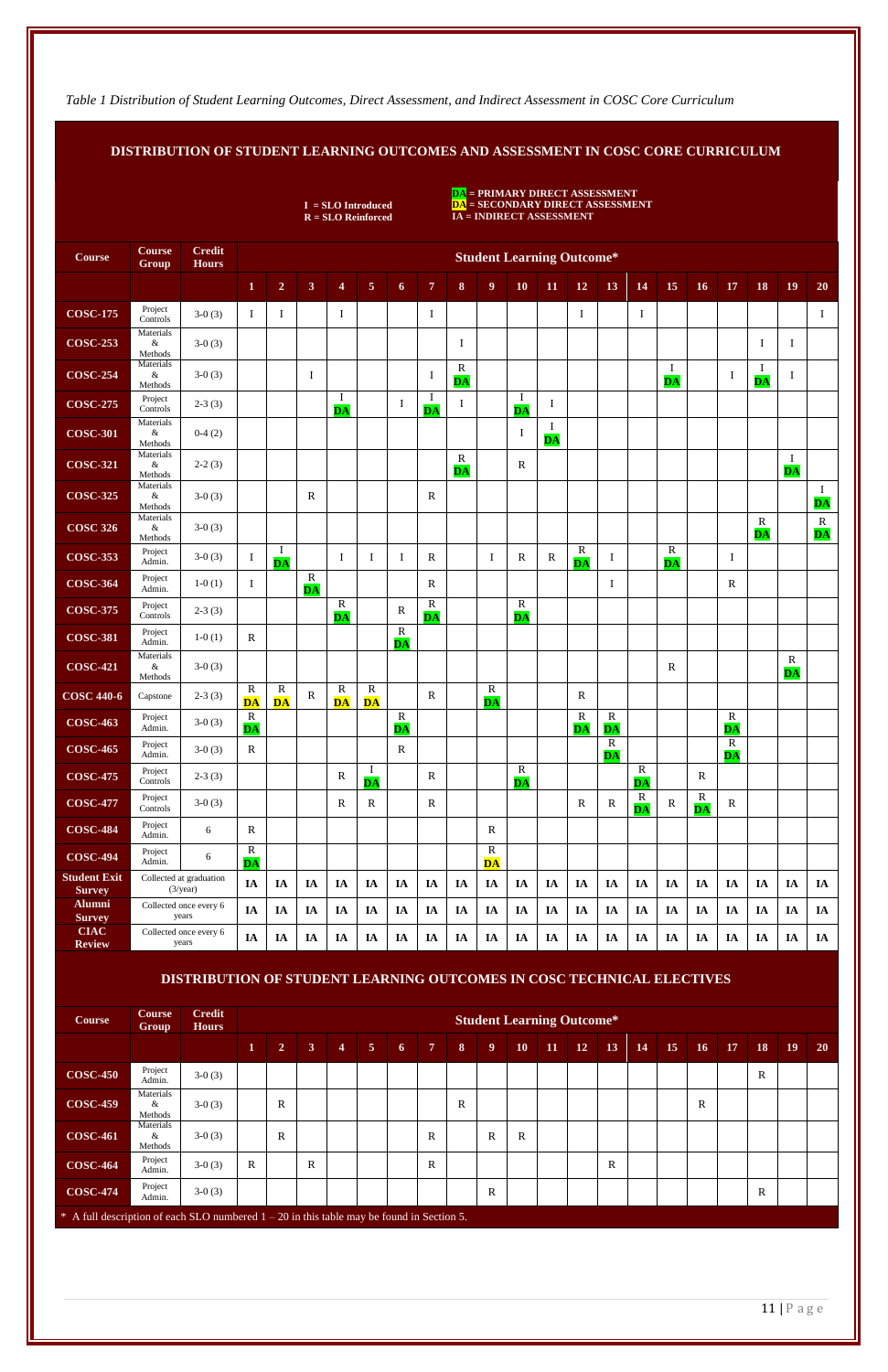# <span id="page-11-0"></span>**7. Direct Assessment Evaluation Methodology and Tools**

Courses selected for direct assessment of an SLO provide significant treatment of the student learning outcome, do so in a manner that can be assessed, and complement each other when more than one course is identified for a single student learning outcome. In order to assess student awareness, understanding, skill, or ability pertaining to each of the twenty student learning outcomes upon completion of an undergraduate construction science degree, assessment is generally undertaken in upper-level courses.

Multiple assessment methods will be used to directly assess student learning outcomes. A minimum of one direct assessment method will be used to quantitatively determine the level of student performance for each of the twenty student learning outcomes listed above within the appropriate Bloom's cognitive domain. Direct assessment will occur through embedded assessments in degree-program required COSC upper-level courses which will include capstone courses.

A student learning outcome may be assessed in more than one course using assessment tools such as examinations, assignments, reports, and/or projects. Courses have been divided into four groups as follows with an assigned Course Group Coordinator. The four course groups are:

- Materials, Methods, Design, and Analysis
- Project Controls
- Project Administration
- Capstone

Direct assessment of courses in each course group will demonstrate the COSC program is meeting student learning outcome requirements. Because each SLO describes a knowledgebase which may be comprised of more than one component, direct assessment may occur using a combination of assignments, projects, and/or exams as appropriate either in whole or in part from either a single course or a combination of courses.

Data collection occurs twice during the academic year (once each Fall and Spring semester). Course instructors provide, at minimum, the class average, total number of students, copy of data collection instrument, rubric or answer key, and representative sample of student work for the targeted questions, exams, and/or assignments for each direct assessment utilized for an individual SLO.

Performance criteria will be set at an average score of 70% of the combined direct assessments for each of the 20 SLOs. The average score will comprise either an assessment or combination of assessments of student performance on assignments, projects, exams, and/or presentations on either a question-by-question basis and/or on a topic-by-topic basis, as appropriate, from identified courses.

#### **7.1 Course and Assessment Tools Used for Direct Assessment of SLOs**

<span id="page-11-1"></span>The combination of courses and assessment tools used to assess each of the twenty student learning outcomes is described below: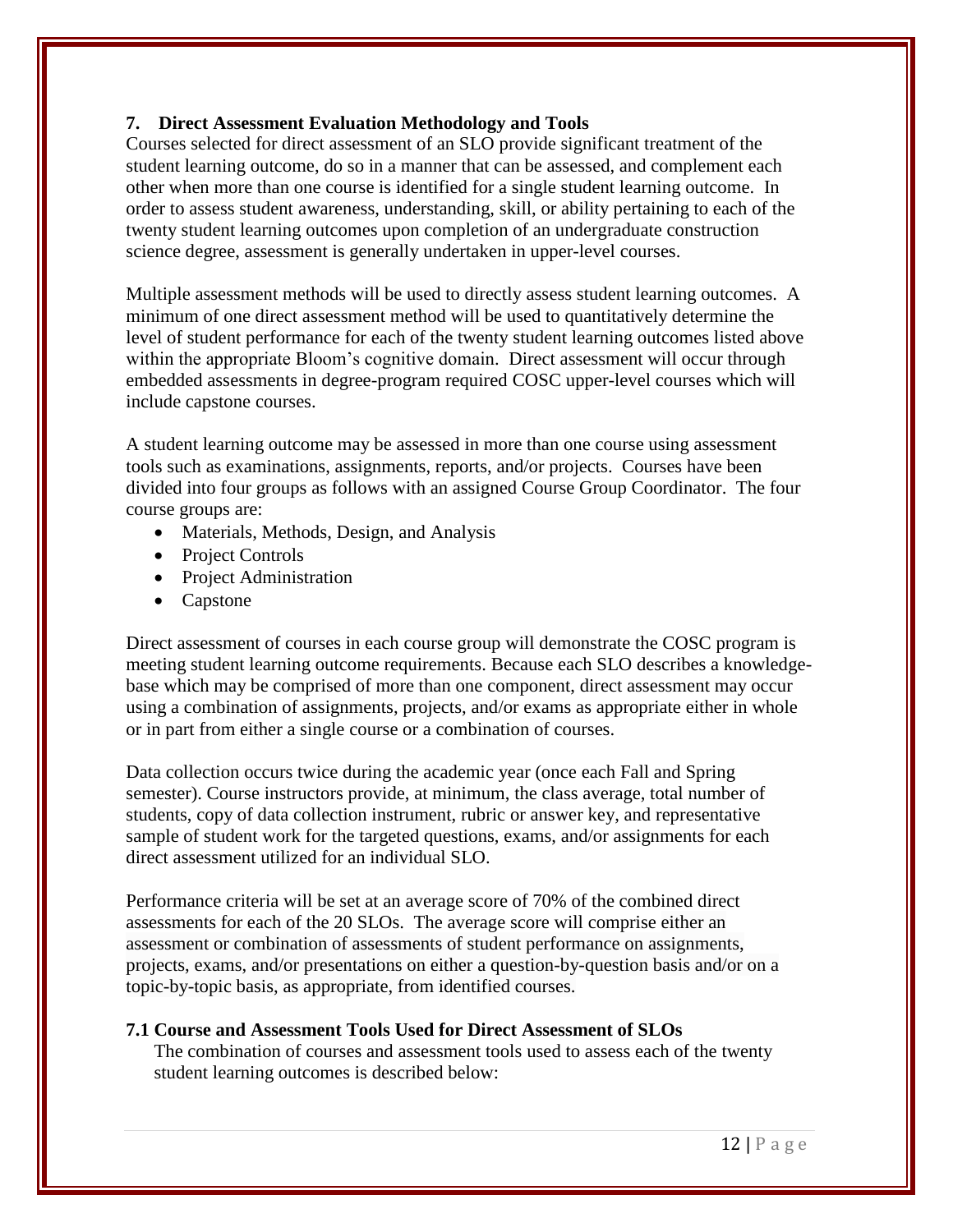- SLO #1: *Create communications appropriate to the construction discipline*: Direct assessment will occur using a combination of assignments (in whole or in part) from COSC courses 463 (Introduction to Construction Law), 440, 441, 442, 443, and/or 446 (Capstone), and 494 (Internship).
- SLO #2: *Create oral presentations appropriate to the construction discipline*: Direct assessment will occur using a combination of assignment and project (in whole or in part) from COSC courses 353 (Construction Project Management) and 440, 441, 442, 443, and/or 446 (Capstone).
- SLO #3: *Create a construction project safety plan*: Direct assessment will occur using a combination of assignments and Pre/Post- Quiz (in whole or in part) from COSC course 364 (Construction Safety I).
- SLO #4: *Create construction project cost estimates*: Direct assessment will occur using a combination of assignment and Quiz (in whole or in part) from COSC courses COSC 275 (Estimating I), COSC 375 (Estimating II) and 440, 441, 442, 443, and/or 446 (Capstone).
- SLO #5: *Create construction project schedules*: Direct assessment will occur using a combination of assignment and project (in whole or in part) from COSC courses 475 (Construction Project Planning) and 440, 441, 442, 443, and/or 446 (Capstone).
- SLO #6: *Analyze professional decisions based on ethical principles*: Direct assessment will occur using a combination of assignments (in whole or in part) from COSC courses 381 (Professional Ethics in Construction) and 463 (Introduction to Construction Law).
- SLO #7: *Analyze construction documents for planning and management of construction processes*: Direct assessment will occur using a combination of assignments and Pre/Post- exams (in whole or in part) from COSC courses 275 (Estimating I) and 375 (Estimating II).
- SLO #8: *Analyze methods, material, and equipment used to construct projects*: Direct assessment will occur using a combination of assignments and/or exams (in whole or in part) from COSC courses 254 (Construction Materials and Methods II), and 321 (Structural Systems I).
- SLO #9: *Apply construction management skills as a member of a multi-disciplinary team*: Direct assessment will occur using a combination of assignments and/or project (in whole or in part) from COSC courses 494 (Internship) and 440, 441, 442, 443, and/or 446 (Capstone).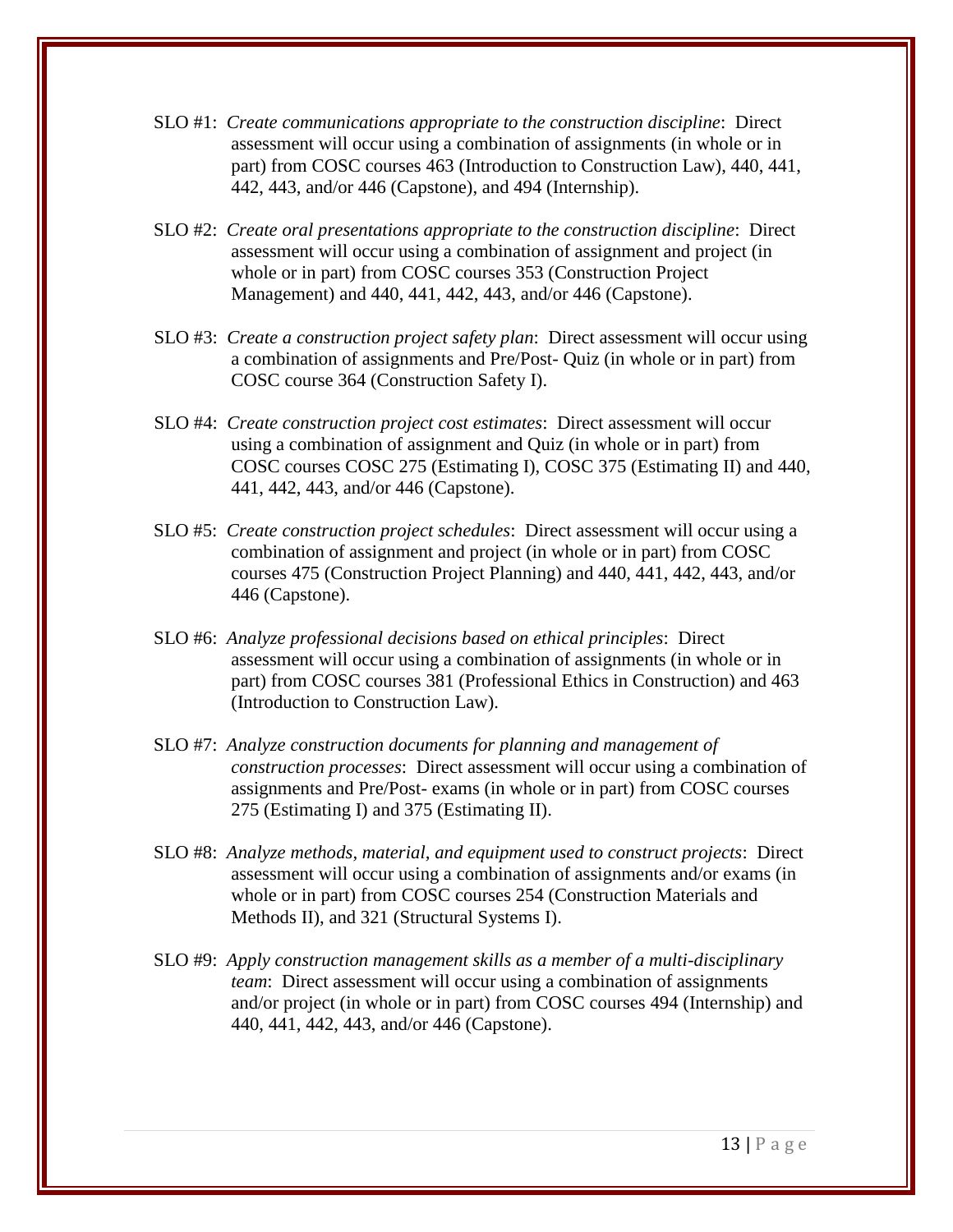- SLO #10: *Apply electronic-based technology to manage the construction process*: Direct assessment will occur using a combination of assignments (in whole or in part) from COSC courses 275 (Estimating I), 375 (Estimating II), and 475 (Construction Project Planning).
- SLO #11: *Apply basic surveying techniques for construction layout and control*: Direct assessment will occur using a combination of assignments (in whole or in part) from the COSC course 301 (Construction Surveying).
- SLO #12: *Understand different methods of project delivery and the roles and responsibilities of all constituencies involved in the design and construction process*: Direct assessment will occur using a combination of exams (in whole or in part) from COSC courses 353 (Construction Project Management) and 463 (Introduction to Construction Law).
- SLO #13: *Understand construction risk management*: Direct assessment will occur using a combination of exams (in whole or in part) from COSC courses 463 (Introduction to Construction Law) and 465 (Advanced Topics in Construction Law).
- SLO #14: *Understand Construction accounting and cost control*: Direct assessment will occur using a combination of assignments (in whole or in part) from COSC courses 475 (Construction Project Planning) and 477 (Construction Project Controls).
- SLO #15: *Understand construction quality assurance and control*: Direct assessment will occur using a combination of assignments and/or exams (in whole or in part) from COSC courses 254 (Materials and Methods II) and 353 (Construction Project Management).
- SLO #16: *Understand construction project control processes*: Direct assessment will occur using a combination of exams (in whole or in part) from COSC course 477 (Construction Project Controls).
- SLO #17: *Understand the legal implications of contract, common, and regulatory law to manage a construction project*: Direct assessment will occur using a combination of pre/post- exams (in whole or in part) from COSC courses 463 (Introduction to Construction Law) and 465 (Advanced Topics in Construction Law).
- SLO #18: *Understand the basic principles of sustainable construction*: Direct assessment will occur using a combination of assignment and/or exam (in whole or in part) from COSC courses 254 (Materials and Methods II) and 326 (MEP Systems in Construction II).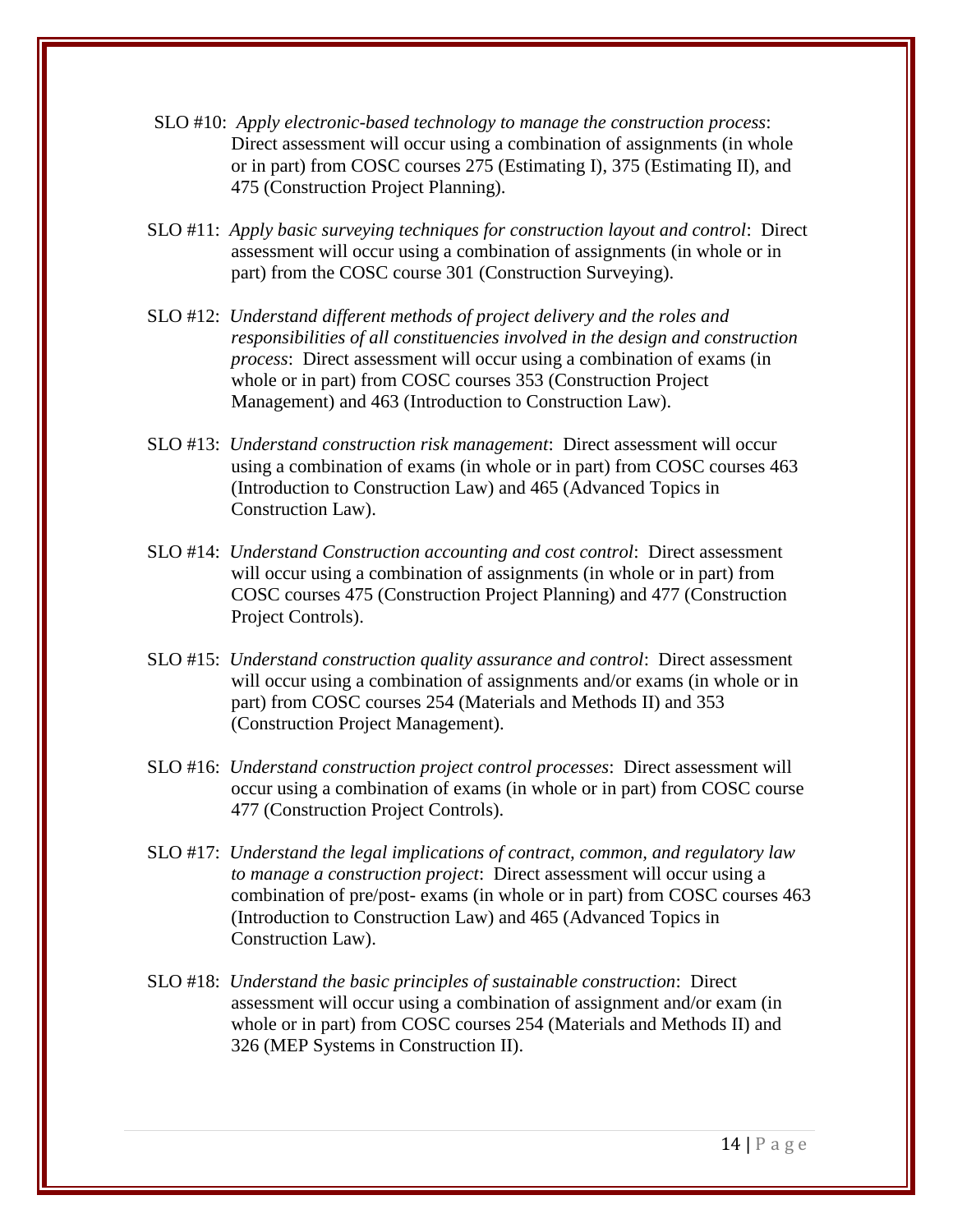- SLO #19: U*nderstand the basic principles of structural behavior*: Direct assessment will occur using a combination of assignment and exam (in whole or in part) from COSC courses 321 (Structural Systems I), and 421 (Soil and Structural Analysis).
- SLO #20: *Understand the basic principles of mechanical, electrical, and piping systems*: Direct assessment will occur using a combination of exams (in whole or in part) from COSC courses 325 (MEP Systems in Construction I) and 326 (MEP Systems in Construction II).

#### <span id="page-14-0"></span>**7.2. Student Learning Outcome (SLO) Data Collection and Notebook**

At the conclusion of each semester, course assessment data will be collected by each instructor and forwarded to the Assessment Program Coordinator. To document course-level assessment tools used to assess student learning for each SLO, the data for each student learning outcome will be maintained together in both an electronic file and a paper-based binder, both of which shall both be referred to as an SLO Notebook. The SLO Notebooks for each of the 20 student learning outcomes will be maintained by the Assessment Program Coordinator.

#### The SLO Notebook will contain:

- 7.2.1. An SLO Summary and Improvement Form
	- 7.2.1.1. A brief summary of the knowledge or skills assessed for each SLO.
	- 7.2.1.2. An assessment of student performance on a question-by-question basis or, alternatively, on a topic-by-topic basis that will include comparisons between student achievement and established metrics for the questions or topics covered in the assessment tools (typically a target pass rate of 70% on each question unless otherwise noted).
	- 7.2.1.3. Identification of SLO deficiencies and potential curriculum gaps based on direct assessment of student-level assessment tools.
- 7.2.2. Relevant assessment material from the appropriate course.
	- 7.2.2.1. Assessment material may take the form of:
		- A. Exams
		- B. Quizzes
		- C. Assignments
		- D. Projects
		- E. Presentations
		- F. Etc.
- 7.2.3. For each assessment tool submitted, instructors will provide:
	- 7.2.3.1. An example of a student artifact sans individual student identifiers
	- 7.2.3.2. Student scores (grades) for the assessment tool sans individual student identifiers
	- 7.2.3.3. The course syllabus
	- 7.2.3.4. The assignment used for assessment
	- 7.2.3.5. The assignment rubric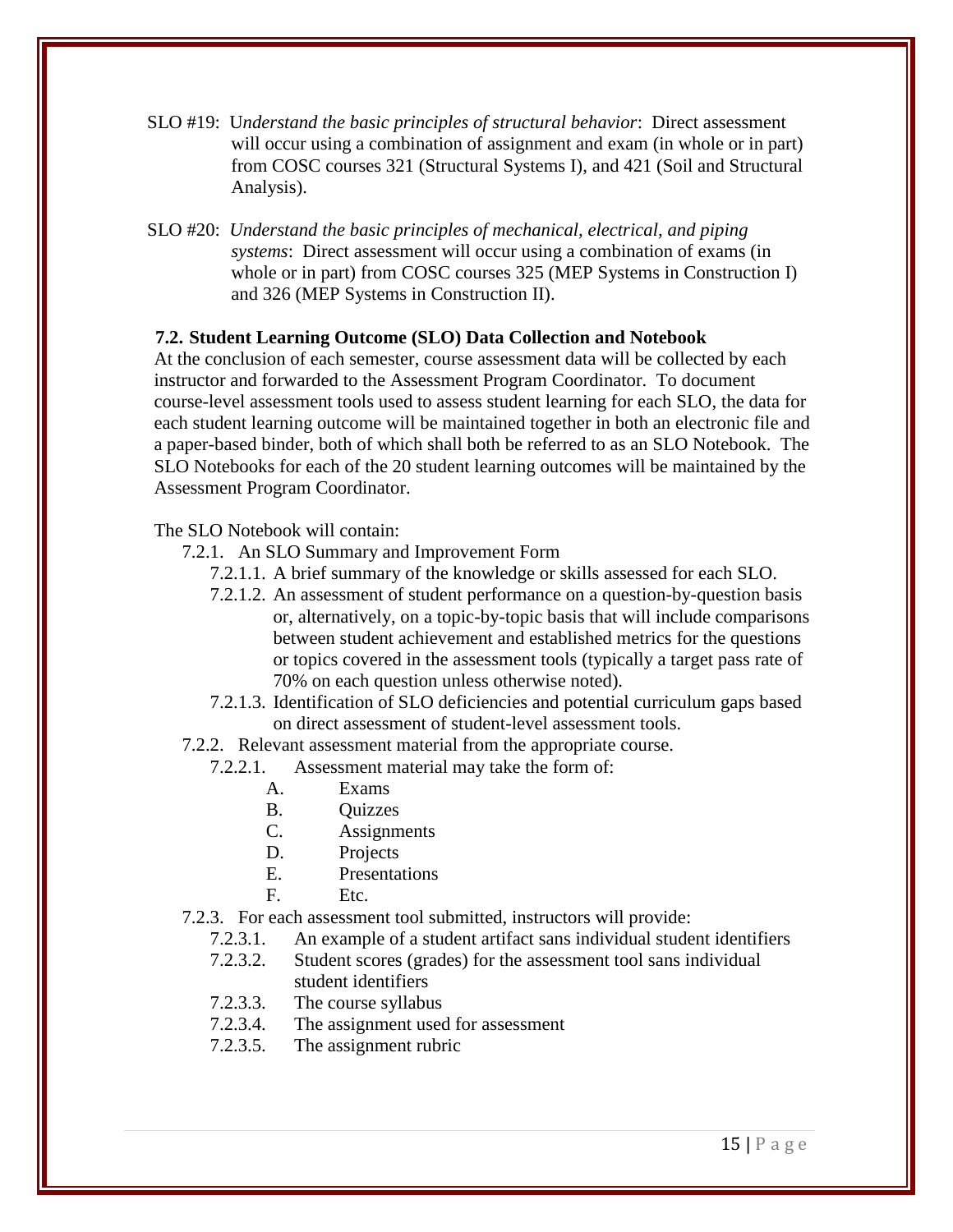The SLO form and notebook will document the extent each student learning outcome described in Section 5 has been met.

# <span id="page-15-0"></span>**8. Department of Construction Science Assessment and Review Cycle**

Student learning outcomes are assigned to a primary course group in the Construction Science curriculum. Each course group has an assigned Course Group Coordinator. Three of the four course groups (Materials, Methods, Design, & Analysis; Project Administration; and Project Controls) are assigned relevant SLOs to review during the assessment cycle.

Capstone courses are the culmination of students' degree program in which students are required to apply skills and knowledge applicable to all 20 SLOs obtained through their course-work prior to graduation. Due to the over-arching nature of Capstone courses, during each year of the three-year assessment cycle at least one Capstone Course Group representative will serve on the Course Group Committee reviewing targeted SLOs.

The active participation of the Capstone Course Group representative(s) in each course group review cycle will provide valuable input when reviewing SLO assessment data through the lens of the entire COSC curriculum to determine if areas exist where curricular adjustments or greater emphasis would be beneficial. Examples of valuable degreeprogram level information provided by Capstone Course Group representatives may include: Students' ability to apply knowledge and skills in a practical context; areas where students are exceeding expectations in their ability to apply and transfer knowledge and skills to real-world applications; areas in which students are not as proficient transferring knowledge and skills to real-world application; and so forth.

The assessment cycle is a three year cycle. Each SLO will be assessed once during the three year cycle. Each year of the assessment cycle will focus on a primary course group with the Capstone Course Group providing a representative as previously described.

The assessment cycle for each SLO is:

| <b>Cycle</b> | <b>Primary Course Group</b>                                                                 | <b>SLOs*</b> Assessed                   |
|--------------|---------------------------------------------------------------------------------------------|-----------------------------------------|
| Year 1       | Materials, Methods Design, &<br>Analysis                                                    | SLO: 8, 11, 18, 19, & 20                |
| Year 2       | <b>Project Administration</b>                                                               | SLO: 1, 2, 3, 6, 7, 9, 12, 13, 15, & 17 |
| Year 3       | Project Controls                                                                            | SLO: 4, 5, 10, 14, $&$ 16               |
|              | * A full description of each SLO numbered $1 - 20$ in this table may be found in Section 5. |                                         |

#### <span id="page-15-1"></span>*Table 2 Distribution of SLOs among Primary Course Groups*

The assessment and review process and timelines for each year in the assessment cycle are illustrated in Figures 2 and 3 below.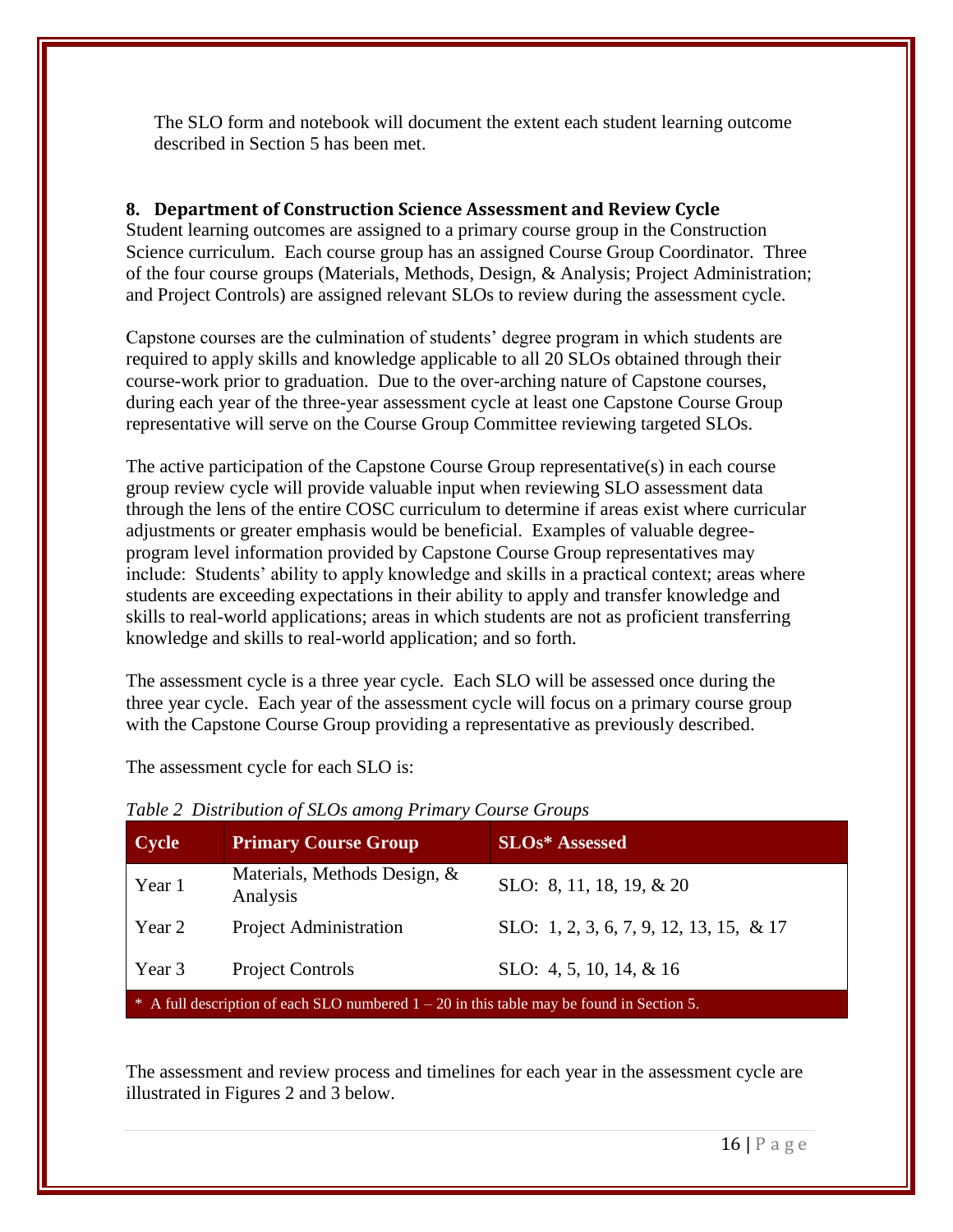<span id="page-16-0"></span>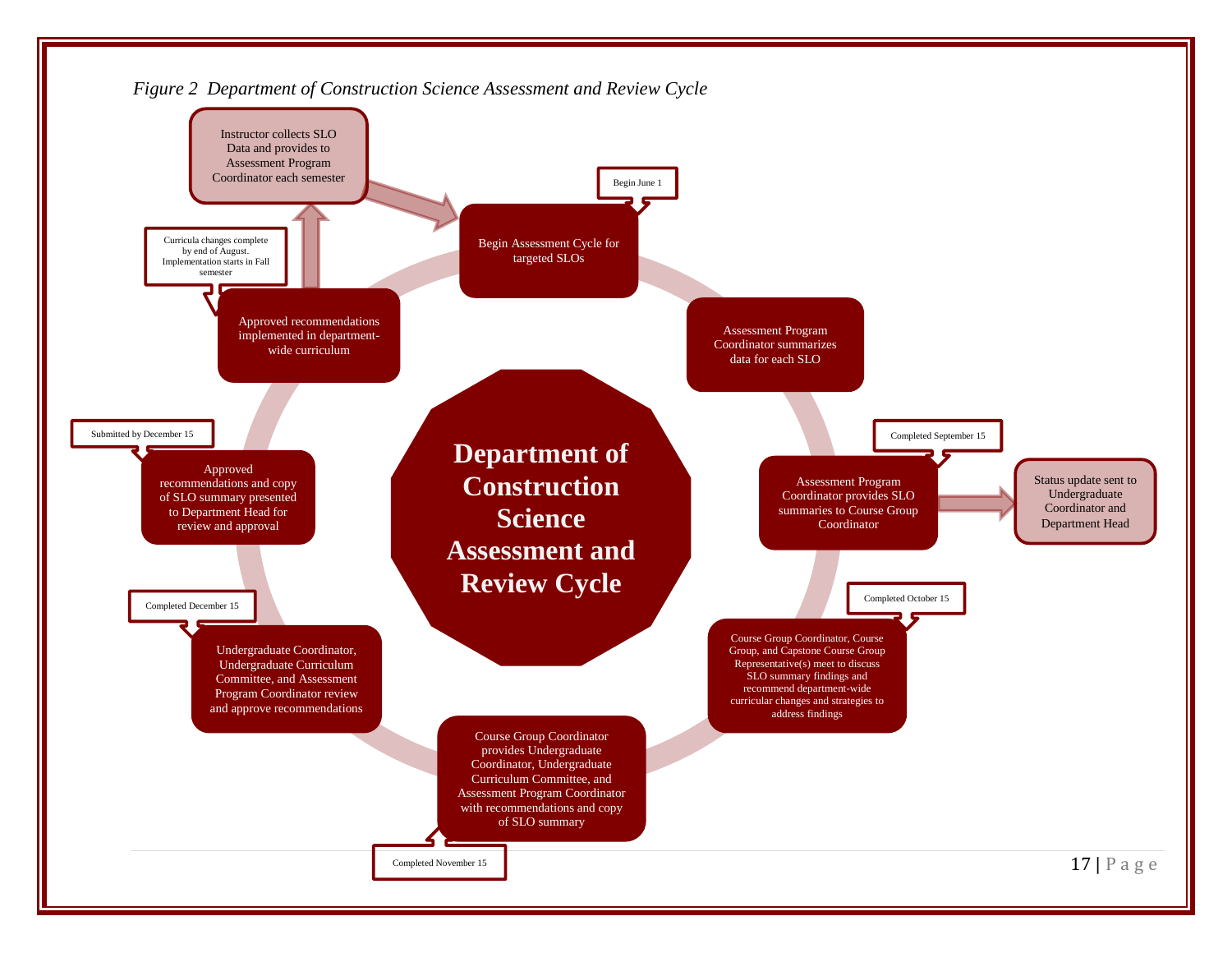18 | P a g e

# **6 Year ACCE Accreditation Cycle**

**3 Year Assessment Cycle Academic Calendar Year June - May**

<span id="page-17-0"></span>

| Cycle  | <b>Primary Course Group</b>                                                                   | <b>SLOs*</b> Assessed                   | <b>SLO Color Code</b> |
|--------|-----------------------------------------------------------------------------------------------|-----------------------------------------|-----------------------|
| Year 1 | Materials, Methods Design, & Analysis                                                         | SLO: 8, 11, 18, 19, $& 20$              | Green                 |
| Year 2 | Project Administration                                                                        | SLO: 1, 2, 3, 6, 7, 9, 12, 13, 15, & 17 | Blue                  |
| Year 3 | <b>Project Controls</b>                                                                       | SLO: 4, 5, 10, 14, & 16                 | Purple                |
|        | $*$ A full description of each SLO numbered $1 - 20$ in this table may be found in Section 5. |                                         |                       |

|                                                                                                                                                                                                                                                | <b>Previous</b><br>3-Year<br>Cycle | Year 1 |      |     |                            |  |  |                                                                                                                                                                                                                                                                                                                                                                                                                                |  |  |  |  |  | Year 2                                                                                                                                                                                                                                                                                                                                                                                                                                                                     |  |  |  |  |                              | Year 3 |              |     |       |              | <b>Begin New 3-Year</b><br>Cycle |                                        |                        |  |
|------------------------------------------------------------------------------------------------------------------------------------------------------------------------------------------------------------------------------------------------|------------------------------------|--------|------|-----|----------------------------|--|--|--------------------------------------------------------------------------------------------------------------------------------------------------------------------------------------------------------------------------------------------------------------------------------------------------------------------------------------------------------------------------------------------------------------------------------|--|--|--|--|--|----------------------------------------------------------------------------------------------------------------------------------------------------------------------------------------------------------------------------------------------------------------------------------------------------------------------------------------------------------------------------------------------------------------------------------------------------------------------------|--|--|--|--|------------------------------|--------|--------------|-----|-------|--------------|----------------------------------|----------------------------------------|------------------------|--|
| <b>Assessment Cycle</b>                                                                                                                                                                                                                        | May                                |        | ਸ਼ੈਂ | Aug | $_{\rm Oct}$<br>$\delta q$ |  |  | $\begin{array}{ c c c c c }\n\hline\n\text{A} & \text{B} & \text{A} & \text{B} \\ \hline\n\text{B} & \text{A} & \text{B} & \text{B} \\ \hline\n\text{C} & \text{A} & \text{B} & \text{B} \\ \hline\n\text{C} & \text{A} & \text{B} & \text{B} \\ \hline\n\text{C} & \text{A} & \text{B} & \text{B} \\ \hline\n\text{C} & \text{A} & \text{B} & \text{B} \\ \hline\n\text{D} & \text{A} & \text{B} & \text{B} \\ \hline\n\text$ |  |  |  |  |  | $\frac{1}{2} \left  \frac{1}{2} \right  \left  \frac{1}{2} \right  \left  \frac{1}{2} \right  \left  \frac{1}{2} \right  \left  \frac{1}{2} \right  \left  \frac{1}{2} \right  \left  \frac{1}{2} \right  \left  \frac{1}{2} \right  \left  \frac{1}{2} \right  \left  \frac{1}{2} \right  \left  \frac{1}{2} \right  \left  \frac{1}{2} \right  \left  \frac{1}{2} \right  \left  \frac{1}{2} \right  \left  \frac{1}{2} \right  \left  \frac{1}{2} \right  \left  \frac$ |  |  |  |  | $\overline{\phantom{a}}$ Mov |        | $I$ an $Feb$ | Mar | April | $_{\rm May}$ |                                  | $_{\rm Aug}$<br>$\mathbf{J}\mathbf{u}$ | $\mathbf{S}\mathbf{p}$ |  |
| Instructor-level Data Collection                                                                                                                                                                                                               |                                    |        |      |     |                            |  |  |                                                                                                                                                                                                                                                                                                                                                                                                                                |  |  |  |  |  |                                                                                                                                                                                                                                                                                                                                                                                                                                                                            |  |  |  |  |                              |        |              |     |       |              |                                  |                                        |                        |  |
| All course-level assessment data received by Assessment Program Coordinator<br>Deadlines: December 30 and May 30                                                                                                                               |                                    |        |      |     |                            |  |  |                                                                                                                                                                                                                                                                                                                                                                                                                                |  |  |  |  |  |                                                                                                                                                                                                                                                                                                                                                                                                                                                                            |  |  |  |  |                              |        |              |     |       |              |                                  |                                        |                        |  |
| Assessment Coordinator analyzes and summarizes data for targeted SLOs<br>June 1 - September 15                                                                                                                                                 |                                    |        |      |     |                            |  |  |                                                                                                                                                                                                                                                                                                                                                                                                                                |  |  |  |  |  |                                                                                                                                                                                                                                                                                                                                                                                                                                                                            |  |  |  |  |                              |        |              |     |       |              |                                  |                                        |                        |  |
| SLO Summaries provided to Course Group Coordinator<br>Deadline: September 15                                                                                                                                                                   |                                    |        |      |     |                            |  |  |                                                                                                                                                                                                                                                                                                                                                                                                                                |  |  |  |  |  |                                                                                                                                                                                                                                                                                                                                                                                                                                                                            |  |  |  |  |                              |        |              |     |       |              |                                  |                                        |                        |  |
| Course Group Coordinator, Course Group, and Capstone Course Group Representative(s) meet to discuss SLO summary<br>findings and recommend department-wide curricular changes and strategies to address findings<br>September $15 -$ October 15 |                                    |        |      |     |                            |  |  |                                                                                                                                                                                                                                                                                                                                                                                                                                |  |  |  |  |  |                                                                                                                                                                                                                                                                                                                                                                                                                                                                            |  |  |  |  |                              |        |              |     |       |              |                                  |                                        |                        |  |
| Course Group Coordinator provides Undergraduate Coordinator, Undergraduate Curriculum Committee, and Assessment<br>Program Coordinator recommendations and SLO summary<br>Deadline: November 15                                                |                                    |        |      |     |                            |  |  |                                                                                                                                                                                                                                                                                                                                                                                                                                |  |  |  |  |  |                                                                                                                                                                                                                                                                                                                                                                                                                                                                            |  |  |  |  |                              |        |              |     |       |              |                                  |                                        |                        |  |
| Undergraduate Coordinator, Undergraduate Curriculum Committee, and Assessment Program Coordinator review and approve<br>recommendations<br>November $15 -$ December 15                                                                         |                                    |        |      |     |                            |  |  |                                                                                                                                                                                                                                                                                                                                                                                                                                |  |  |  |  |  |                                                                                                                                                                                                                                                                                                                                                                                                                                                                            |  |  |  |  |                              |        |              |     |       |              |                                  |                                        |                        |  |
| Approved recommendations and SLO summary presented to Department Head for review and approval<br>Deadline: December 15                                                                                                                         |                                    |        |      |     |                            |  |  |                                                                                                                                                                                                                                                                                                                                                                                                                                |  |  |  |  |  |                                                                                                                                                                                                                                                                                                                                                                                                                                                                            |  |  |  |  |                              |        |              |     |       |              |                                  |                                        |                        |  |
| Department-wide curriculum updated to incorporate approved recommendations<br>January - August                                                                                                                                                 |                                    |        |      |     |                            |  |  |                                                                                                                                                                                                                                                                                                                                                                                                                                |  |  |  |  |  |                                                                                                                                                                                                                                                                                                                                                                                                                                                                            |  |  |  |  |                              |        |              |     |       |              |                                  |                                        |                        |  |
| Faculty implement curriculum recommendations<br>Fall Semester (August/September)                                                                                                                                                               |                                    |        |      |     |                            |  |  |                                                                                                                                                                                                                                                                                                                                                                                                                                |  |  |  |  |  |                                                                                                                                                                                                                                                                                                                                                                                                                                                                            |  |  |  |  |                              |        |              |     |       |              |                                  |                                        |                        |  |
|                                                                                                                                                                                                                                                |                                    |        |      |     |                            |  |  |                                                                                                                                                                                                                                                                                                                                                                                                                                |  |  |  |  |  |                                                                                                                                                                                                                                                                                                                                                                                                                                                                            |  |  |  |  |                              |        |              |     |       |              |                                  |                                        |                        |  |

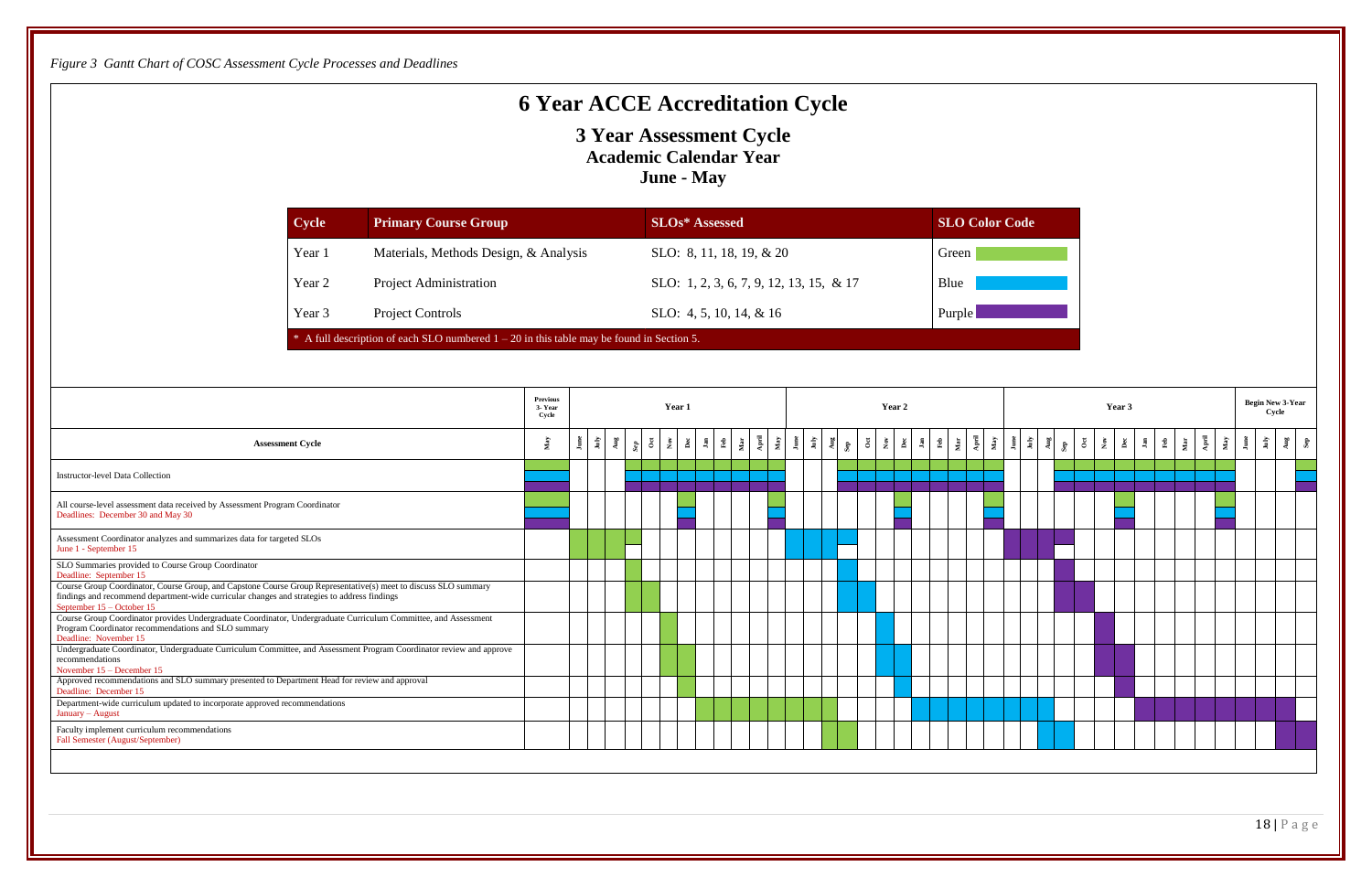#### <span id="page-18-0"></span>**9. Course Notebooks**

At the completion of each semester, each instructor of a course will complete a Course Summary and Improvement Form. The Course Improvement Form will be accompanied by a notebook of relevant material from the course including the course syllabus, exams, quizzes, assignments and examples of student work. The form and notebook will document the extent that the student learning outcomes in Section 5 have been met.

This form and notebook will then be given to the Course Group Coordinator for review and action. The Course Group Coordinators will summarize the data for each course group and present these summaries to the Undergraduate Coordinator and the Department Head (or Department Head's designee). The Course Group Coordinator summary shall include recommendations based on the SLO summary findings.

Following review and concurrence by the Undergraduate Coordinator and the Department Head, the summaries and recommendations are presented to the Undergraduate Curriculum Committee at their next meeting for review and approval. Following review and approval, the Department Head (or Department Head's designee) will include these summaries and recommendations as part of the annual Quality Improvement and Assessment Report (annual report) for the department.

The curriculum will be managed to maintain consistency while allowing for constant updates and improvement. The four curriculum content areas will undergo rigorous review every third year by the Undergraduate Curriculum Committee. The Undergraduate Curriculum Committee will identify clear core requirements, learning objectives, outcomes, and expectations for each course.

#### <span id="page-18-1"></span>**10. Indirect Assessment Evaluation Methodology and Tools**

Indirect assessment of student learning outcomes and the degree program in general will be collected through: senior exit surveys; alumni surveys; Construction Industry Advisory Council (CIAC) reviews and feedback; and job placement records.

#### <span id="page-18-2"></span>**10.1. Senior Exit Surveys**

As an indirect assessment of the 20 student learning outcomes described in Section 5, an exit survey will be administered to all COSC students immediately prior to their graduation, soliciting their opinions with respect to their educational experiences at TAMU.

Senior Exit Surveys are administered three times a year (Fall, Spring, and Summer) during students' senior year in the Capstone courses via an online data collection instrument. Student responses are confidential and are only reported as aggregate data. For each of the 20 Student Learning Outcomes (SLOs) students will be asked to indicate how confident they are in their ability to apply the SLO and how important they believe the SLO will be in their future careers.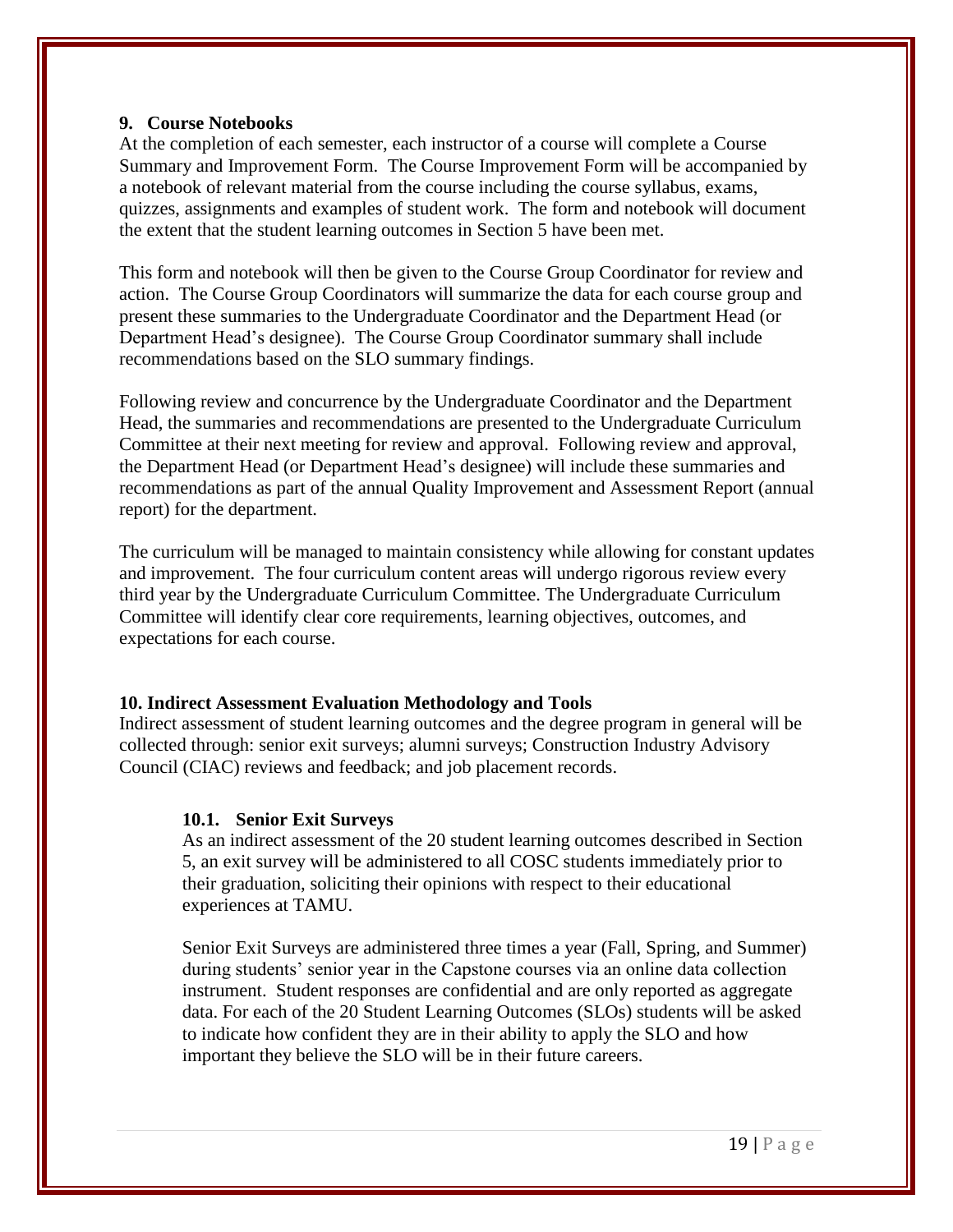10.1.1. A 90% response rate is expected. Student responses will be used as an integral part of the assessment plan to formulate programmatic corrective action or improvements to increase student mastery of the 20 student learning outcomes.

Students will be asked to indicate how important they believe each of the 20 student learning outcomes will be in their future careers. Responses will utilize a four point Likert-type scale  $(4 = V)$ ery Important; 3 = Important; 2 = Somewhat Important; 1 = Not Important).

10.1.3. For each student learning outcome, the targeted performance criteria will be set at a minimum average score of 2.51, indicating students believe, at minimum, the student learning outcome is "Important" in their future careers.

Students will be asked to indicate how confident they are in their ability to apply each of the 20 student learning outcomes. Responses will utilize a four point Likerttype scale  $(4 = \text{Very confident}; 3 = \text{Confident}; 2 = \text{Somewhat Conflict}; 1 = \text{Not}$ Confident).

10.1.1. For each student learning outcome, the targeted performance criteria will be set at a minimum average score of 2.51, indicating students are, at minimum, "confident" applying individual student learning outcomes.

Students will be asked if they are satisfied with their education and choice of Construction Science as a major.

10.1.2. At least 90% of students responding will indicate satisfaction.

Students will be asked if they would major in Construction Science again.

10.1.3. At least 90% of students responding will answer yes.

Students will be asked about their internship experience.

10.1.4. At least 90% of students responding will indicate satisfaction.

Data from the Senior Exit Survey will be summarized in the annual COSC Assessment Report.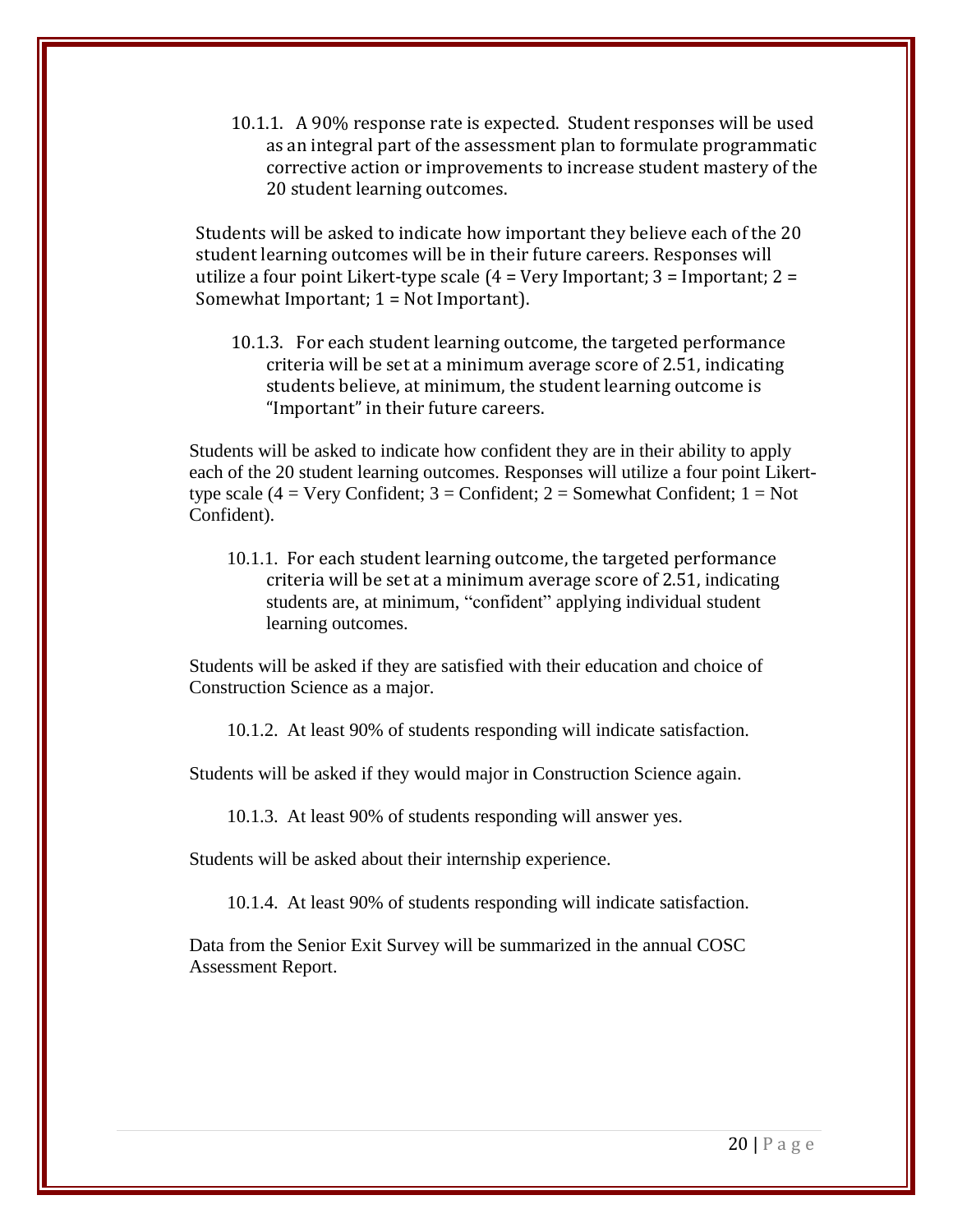#### <span id="page-20-0"></span>**10.2. Alumni Surveys**

Former student surveys will be sent once per ACCE assessment cycle (once every six years) to all TAMU graduates. The survey contains questions regarding the educational program objectives and student learning outcomes. Results of alumni responses will be used to guide programmatic changes through corrective action or improvements.

Data will be collected so responses may be grouped by "years since obtaining degree" in order to identify perspectives from respondents at different stages in their professional careers (i.e. those transitioning from entry-level positions, to more responsible positions, to senior positions).

Former students will be asked to self-assess the value of construction course topics (inclusive of the knowledge and skills contained in the 20 student learning outcomes) in both their current positions and responsibilities associated with previous positions on a four point Likert-type scale  $(4 =$  Extremely Valuable;  $3 =$ Valuable;  $2 =$  Somewhat Valuable;  $1 =$  No Value).

- 10.2.1 Former students' self-assessment scores for the value of individual course topics in the position currently held will average at least 2.51, indicating former students perceive individual construction science degree topics as, at minimum, "valuable" in their present position.
- 10.2.2 Former students' self-assessment scores for the value of individual course topics in their responsibilities associated with previous positions will average at least 2.51, indicating former students perceive individual construction science topics as, at minimum, "valuable" in their responsibilities associated with previous positions.

Alumni data shall be summarized in the annual COSC Assessment Report.

#### <span id="page-20-1"></span>**10.3 Construction Industry Advisory Council Reviews and Feedback**

The Department will hold meetings at least twice per year with members of the Construction Industry Advisory Council (CIAC). One of the main tasks of the CIAC is to assess the COSC program with respect to the educational program objectives and student learning outcomes.

Selected courses will undergo an in-depth review of course objectives, student learning outcomes, topics, and content by industry on a six-year cycle. This cycle will follow the six-year ACCE assessment cycle of student learning outcomes. Courses will be reviewed by the CIAC for selected student learning outcomes at the end of every second three-year departmental assessment cycle before curriculum changes are implemented by faculty.

10.3.1 CIAC members will report to the Department Head that they are satisfied overall.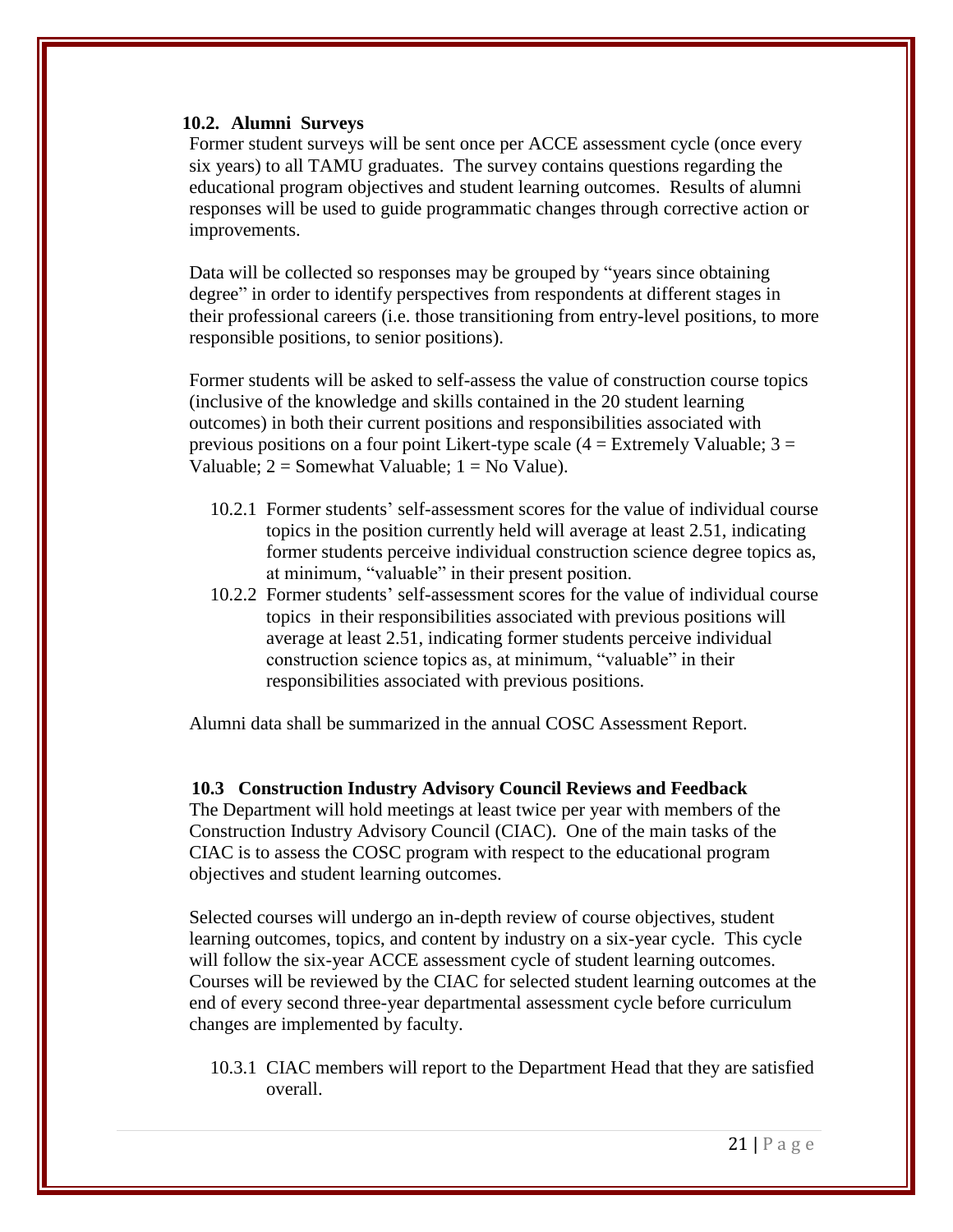Once each year CIAC members will meet with student focus groups to obtain feedback from the students' perspective of the undergraduate program.

10.3.2 CIAC members will report to the Department Head that they are satisfied overall.

The Industry Relations Coordinator will prepare meeting minutes that will document the content of the discussions and will highlight specific recommendations that will be addressed and implemented to improve the COSC program. In particular, the minutes shall reflect any input the CIAC members may give to the COSC Program regarding curriculum changes, objectives and outcomes.

#### <span id="page-21-0"></span>**10.4 Job Placement Records**

Job placement records are a measure of the educational value received by COSC students as perceived by employers. Although not specifically linked to any listed objective or outcome, the placement records are a measure of how the COSC program is doing with respect to the overall mission. A summary of the placement records will be tracked on an annual basis to formulate plans for taking corrective action or for making improvements.

Placement data for COSC graduates will be obtained each year. These data shall be summarized in the annual COSC Assessment Report.

The department will maintain a placement rate for the graduating seniors seeking employment that is competitive with the placement rates of the best programs in construction.

The starting base salary of graduating seniors shall be competitive with salaries in related disciplines and the best programs in construction.

<span id="page-21-1"></span>**11. Feedback and Use of the Academic Quality Plan and Assessment Implementation** The Department Head (or designee) will summarize these results in an annual Academic Quality Assessment Implementation Report due September 1 each year in accordance with TAMU's Assessment Process and ACCE's Assessment Process. The content of this Academic Quality Assessment Implementation Report consists of the following:

- **11.1** The current version of the Department Strategic Plan.
- **11.2** The current version of the COSC Academic Quality Plan.
- **11.3** The annual COSC Academic Quality Assessment Implementation Report.

The main responsibilities for interpretation of results and recommendations for changes lie with the Department Head and his/her designees (the Assessment Program Coordinator, Undergraduate Coordinator, and the Course Group Coordinators).